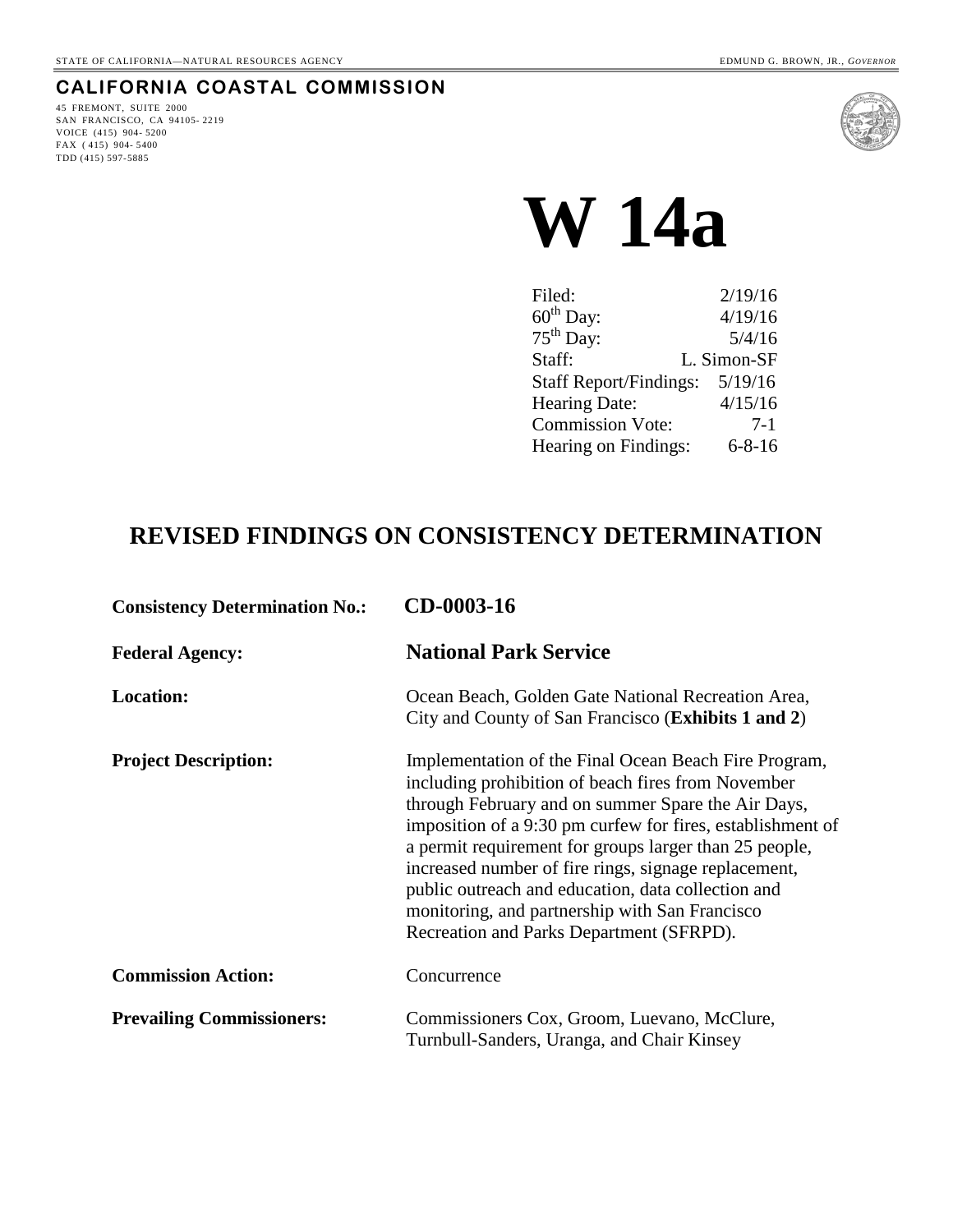**Note:** To highlight the changes that are being recommended by staff in order to accurately reflect the Commission's action, staff's modifications to the March 30, 2016, Staff Recommendation are shown herein as strikethrough and underline text. The recommended modifications are in the following sections:

**Summary of Commission Action**, pages 2-3. **Table of Contents**, page 4. **Section II. (Motion and Resolution)**, page 5. **Section III. (Condition),** page 6. **Section IV. (Applicable Legal Authorities)**, pages 6-7. **Section V. C (Public Access/Recreation and Air Quality)**, pages 27-29.

# **SUMMARY OF COMMISSION ACTION**

The National Park Service (NPS) has submitted a consistency determination for the *Final Ocean Beach Fire Program* in the Golden Gate National Recreation Area (GGNRA). The proposed fire program includes: (1) a new prohibition on beach fires from November through February; (2) continued prohibition of beach fires on summer Spare the Air Days; (3) extension of the existing 9:00 pm fire curfew to 9:30 pm; (4) retention of the permit system for groups of 25 people or larger; (5) expansion in the number of beach fire rings from 12 to 16; (6) improved enforcement, public outreach, and education programs; and (7) revised data collection, monitoring, and evaluation programs. On April 15, 2016, the Commission concurred with that consistency determination.

The staff has concerns over only the first of these elements: the November through February prohibition on beach fires. Commission staff had recommended a conditional concurrence, with the one condition being elimination of the wintertime fire prohibition. However, t<sub>The NPS</sub> believes stated that the November through February prohibition on beach fires is needed to: (1) improve local and regional air quality (by eliminating harmful wood smoke during the winter season); (2) improve the financial feasibility of the *Final Ocean Beach Fire Program*; (3) allow for a comprehensive cleaning of this section of Ocean Beach following the peak use season; and (4) provide time for beach fire program evaluation and adjustment. The NPS noted that the prohibition would occur when demand for use of fire rings is in the lower demand winter season (and which would be partially offset, on an annual basis, by the additional number of fire rings).

Recreational beach fires on Ocean Beach have occurred since before GGNRA took title to the land, and before adoption of the Coastal Act. Since 1972 the NPS has periodically limited the location of beach fires on Ocean Beach to the area between stairwells 15-20, established fire curfews, required beach fires to take place within NPS-provided fire rings, and banned fires on winter and summer Spare the Air Days. This would be the first time the NPS would enact a complete ban on wintertime fires. and staff believes a less onerous (in terms of effects on recreation) is warranted. The staff therefore recommends the Commission determine that the NPS consider other, shorter-term alternatives to the blanket four-month-long prohibition on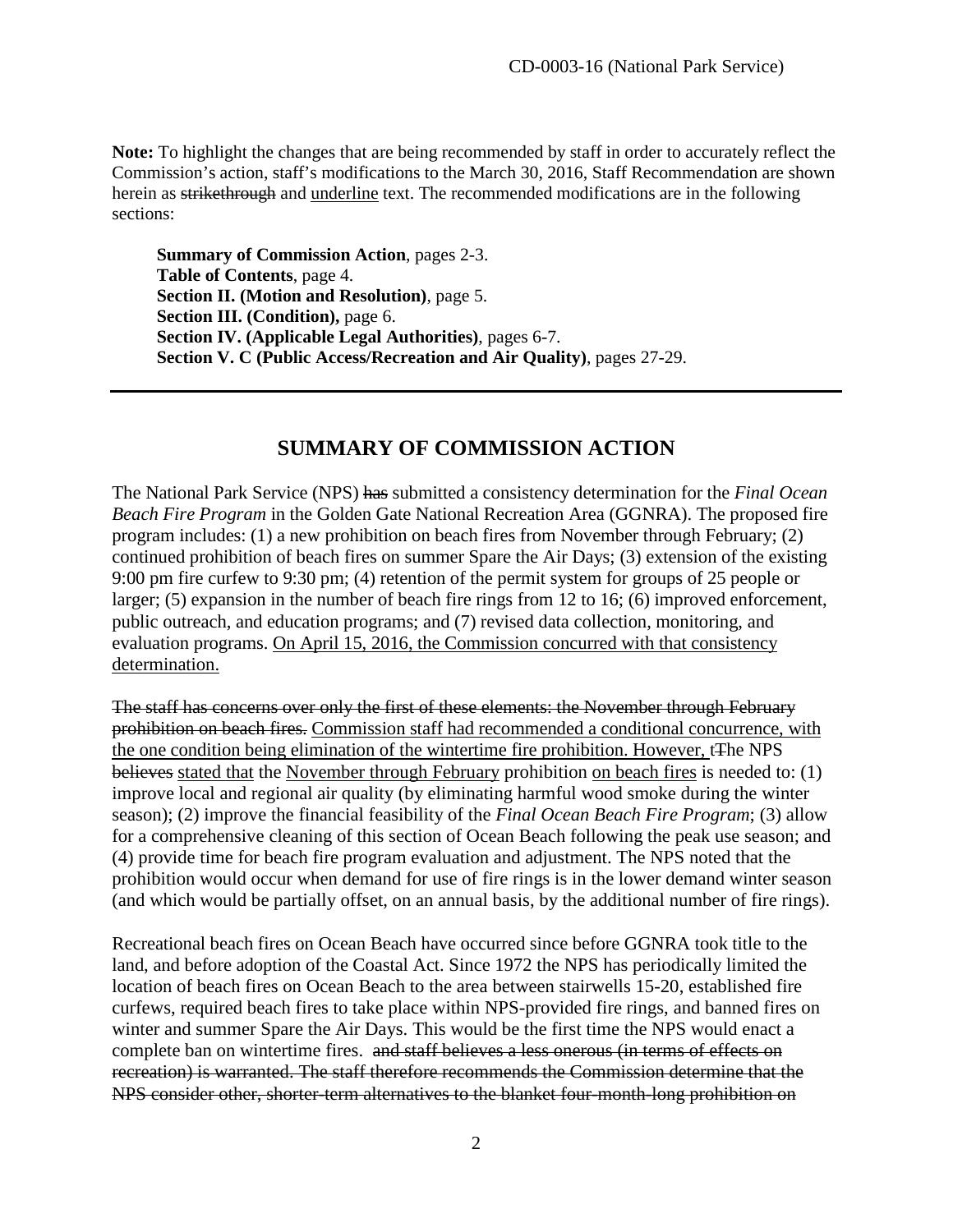beach fires, and develop a recreational fire program that has fewer effects on public access and recreation. The staff further recommends the Commission find the most appropriate approach to be continuing the existing ban on beach fires during winter and summer Spare the Air Days.

The staff therefore recommends that the Commission find the *Final Ocean Beach Fire Program* inconsistent with the public access and recreation policies of the Coastal Act as proposed, but that if were modified, as conditioned to eliminate the November through February beach fire prohibition, it would be consistent with the public access, recreation, and air quality policies of the Coastal Act (Sections 30210, 30212-30214, 30220, 30221, and 30253).

The Commission acknowledged the Bay Area Air Quality Management District's request to the NPS to prohibit beach fires from November through February in order to improve local and regional air quality, as well as acknowledging the recreation, enforcement, and budgetary challenges that the NPS faces at Ocean Beach. After considering the numerous management challenges and competing uses at Ocean Beach, the Commission agreed with the NPS that the proposed *Ocean Beach Fire Program*, including the November through February prohibition of beach fires, is an equitable plan to balance air quality protection and low-cost public recreation at Ocean Beach. Beach fires would still be allowed for eight months of the year during the most popular time period for such activity. In addition, the public will still have access to Ocean Beach and its other recreational opportunities during the no-burn period. Even with the November through February prohibition, maximum public access is still being provided, consistent with Coastal Act Section 30210; lower cost visitor and recreational facilities are still being protected, consistent with Section 30213; and this oceanfront land, which is suitable for recreational use, is being protected for that use, consistent with Section 30221. In conclusion, the Commission finds that the proposed *Final Ocean Beach Fire Program* is consistent with the public access, recreation, and air quality policies of the Coastal Act (Sections 30210, 30212- 30214, 30220, 30221, and 30253).

The Commission therefore concurred staff recommends **conditional concurrence** with consistency determination CD-0003-16. The motion to implement this recommendation is found on Page 4, below.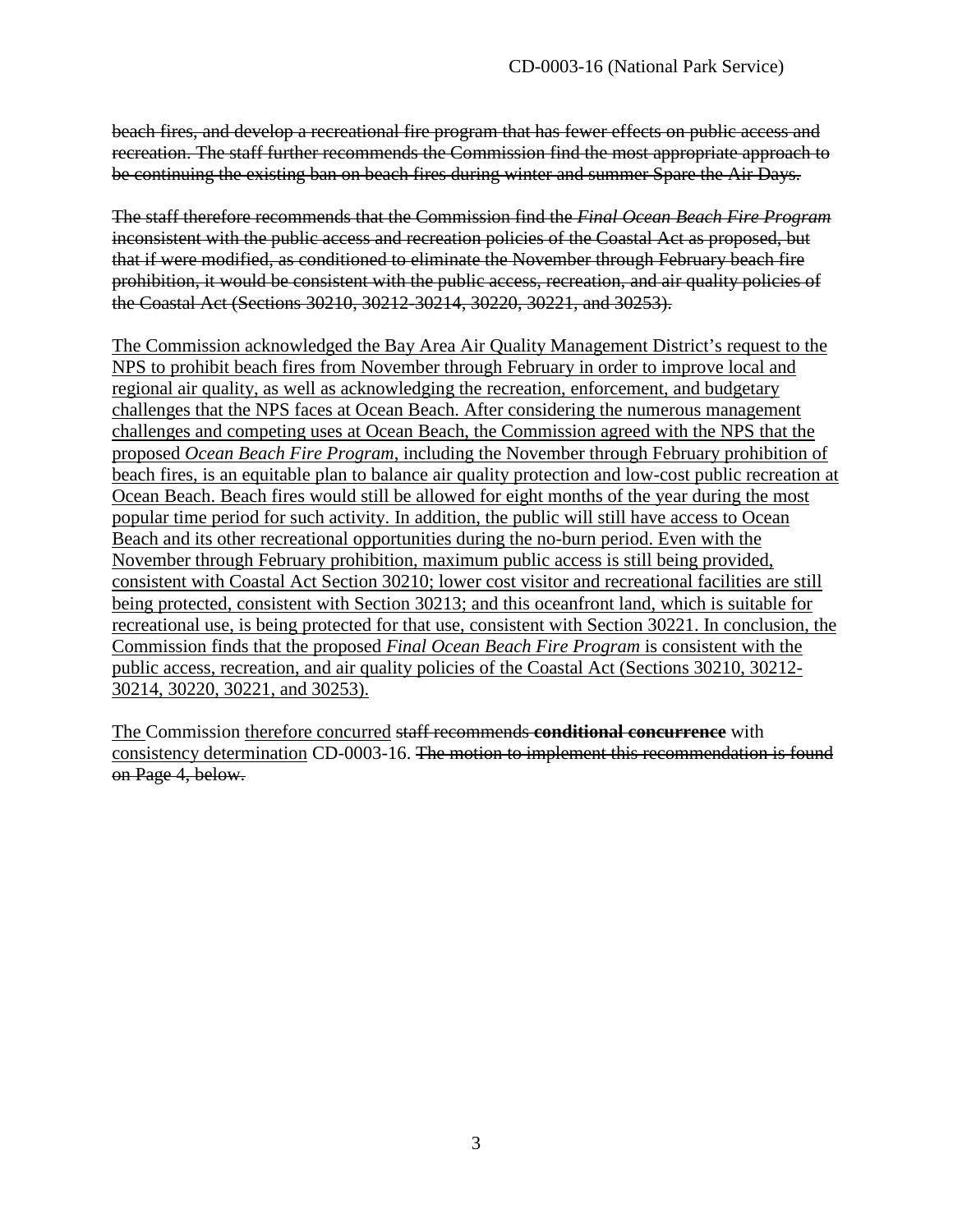# **TABLE OF CONTENTS**

| I. FEDERAL AGENCY'S CONSISTENCY DETERMINATION5 |
|------------------------------------------------|
| II. COMMISSION ACTION, MOTION, AND RESOLUTION5 |
|                                                |
|                                                |
|                                                |
|                                                |
|                                                |
| C. PUBLIC ACCESS/RECREATION AND AIR QUALITY17  |
|                                                |

# **APPENDICES**

|--|

# **EXHIBITS**

- [Exhibit 1](#page-30-0) Regional Map
- [Exhibit 2](#page-31-0) Project Location Map
- [Exhibit 3](#page-32-0) March 7, 2014, letter from Bay Area Air Quality Management District to Golden Gate National Recreation Area
- [Exhibit 4](#page-34-0) March 21, 2016, letter from Bay Area Air Quality Management District to California Coastal Commission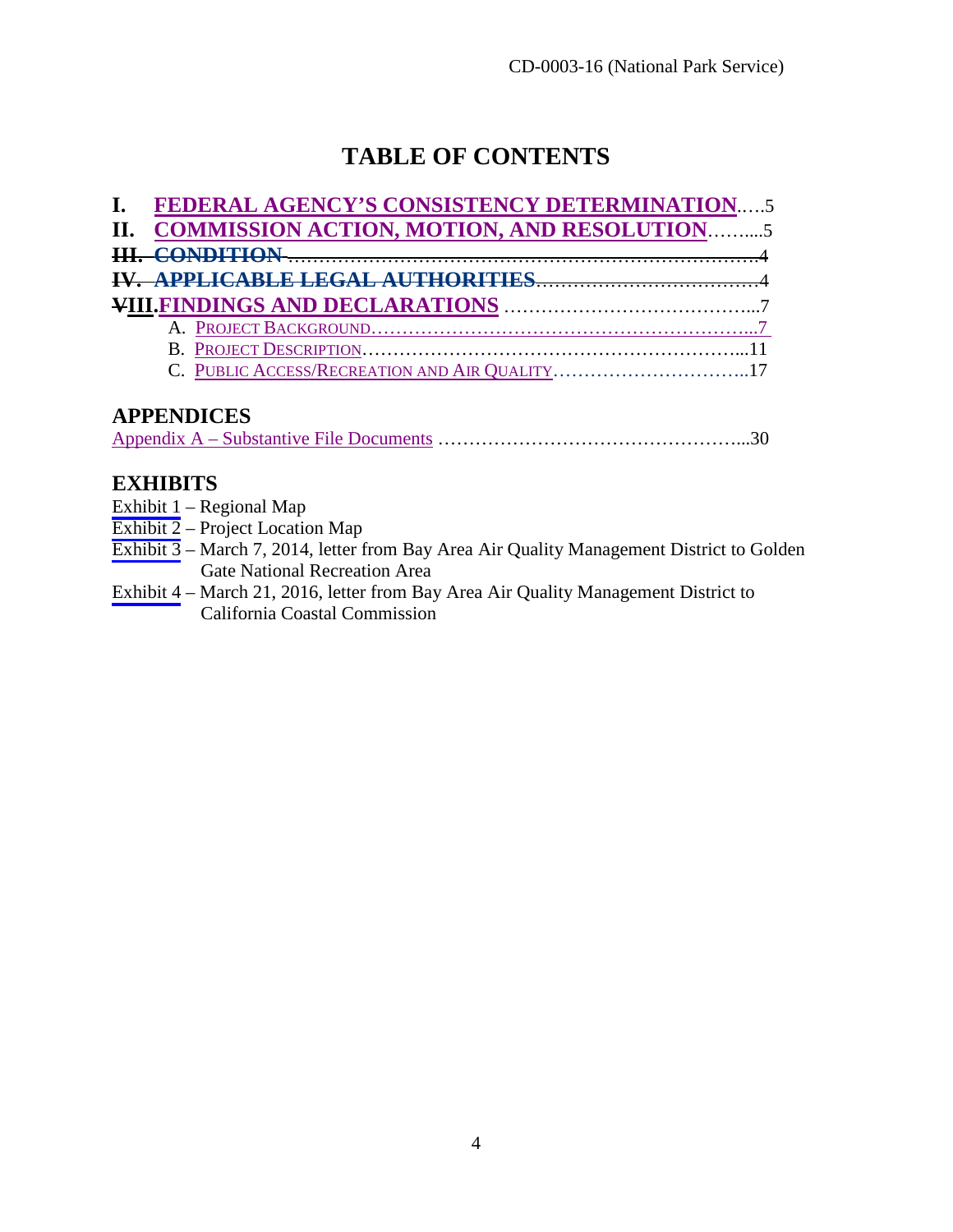# <span id="page-4-0"></span>**I. FEDERAL AGENCY'S CONSISTENCY DETERMINATION**

The National Park Service has determined the project consistent with the California Coastal Management Program (CCMP).

# <span id="page-4-1"></span>**II. COMMISSION ACTION, MOTION, AND RESOLUTION**

#### **A. Concurrence**

On April 15, 2016, by a vote of 7 in favor and 1 opposed, the Commission concurred with the consistency determination submitted by the National Park Service on the grounds that the project will be fully consistent with the enforceable policies of Chapter 3 of the Coastal Act.

## **B. Motion and Resolution**

Staff recommends that the Commission adopt the following motion in support of its decision:

# **Motion**

I move that the Commission adopt the following findings in support of its concurrence with the National Park Service's consistency determination CD-0003-16.

The staff recommends a YES vote on this motion. Pursuant to Section 30315.1 of the Coastal Act, adoption of findings requires a majority vote of the members of the prevailing side present at the June 8, 2016, hearing, with at least three of the prevailing members voting. Only those Commissioners on the prevailing side of the Commission's action are eligible to vote. Provided at least three of the prevailing Commissioners listed on page 1 of this report vote, a majority vote by those Commissioners will result in adoption of the following resolution and findings.

# **Resolution to Adopt Revised Findings**

The Commission hereby adopts the findings set forth below for consistency determination CD-0003-16 submitted by the National Park Service for the proposed project on the grounds that the findings support and accurately reflect the reasons for the Commission's April 15, 2016, concurrence with NPS's determination that the project would be consistent with the enforceable policies of Chapter 3 of the Coastal Act.

# **Motion**:

*I move that the Commission conditionally concur with consistency determination CD-0003-16 by concluding that the project would be fully consistent with the enforceable policies of the CCMP, provided the National Park Service agrees to modify the project consistent with the condition specified below, as provided for in 15 CFR §930.4.* 

Staff recommends a **YES** vote on the motion. Passage of this motion will result in an agreement with the determination and adoption of the following resolution and findings. An affirmative vote of a majority of the Commissioners present is required to pass the motion.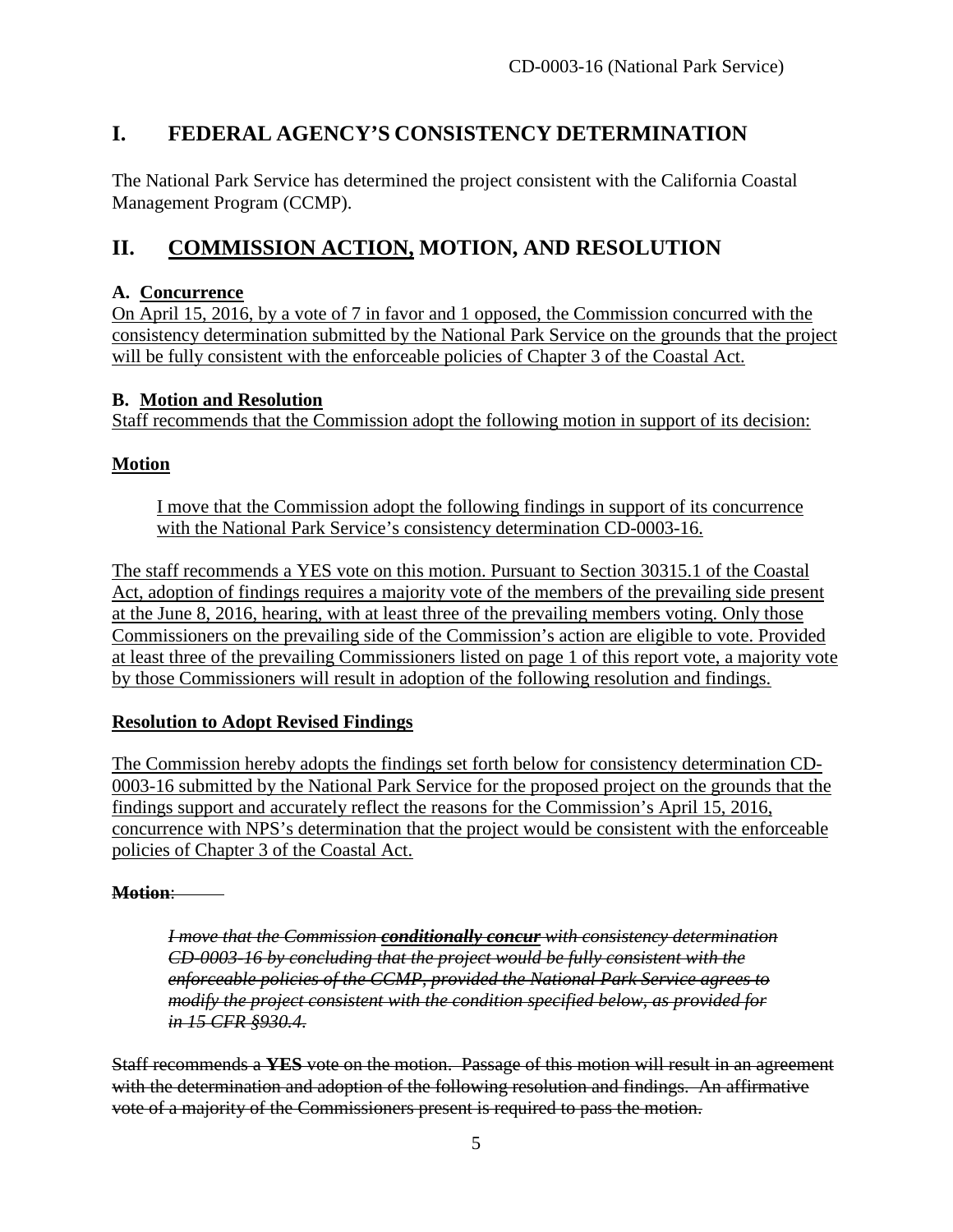#### **Resolution:**

*The Commission hereby conditionally concurs with consistency determination CD-0003-16 by the National Park Service on the grounds that the project would be fully consistent, and thus consistent to the maximum extent practicable, with the enforceable policies of the CCMP, provided the National Park Service agrees to modify the project consistent with the condition specified below, as provided for in 15 CFR §930.4.* 

## **III. CONDITION**

<span id="page-5-0"></span>**1. Elimination of Wintertime Fire Prohibition.** The National Park Service will modify the Final Ocean Beach Fire Program by eliminating the proposed November through February blanket prohibition on wood fires on Ocean Beach. Fires on Ocean Beach will be prohibited by the National Park Service only on winter and summer Spare the Air Days as designated by the Bay Area Air Quality Management District.

# <span id="page-5-1"></span>**IV. APPLICABLE LEGAL AUTHORITIES**.

#### **Standard of Review**

The federal Coastal Zone Management Act ("CZMA"), 16 U.S.C. § 1451-1464, requires that federal agency activities affecting coastal resources be "carried out in a manner which is consistent to the maximum extent practicable with the enforceable policies of approved State management programs." Id. at  $\S 1456(e)(1)(A)$ . The implementing regulations for the CZMA ("federal consistency regulations"), at 15 C.F.R. § 930.32(a)(1), define the phrase "consistent to the maximum extent practicable" to mean:

*. . . fully consistent with the enforceable policies of management programs unless full consistency is prohibited by existing law applicable to the Federal agency.* 

This standard allows a federal activity that is not fully consistent with California's Coastal Management Program ("CCMP") to proceed, if full compliance with the CCMP would be "prohibited by existing law." In its consistency determination, the National Park Service did not argue that full consistency is prohibited by existing law or provide any documentation to support a maximum extent practicable argument. Therefore, there is no basis to conclude that existing law applicable to the Federal agency prohibits full consistency. Since the National Park Service has raised no issue of practicability, as so defined, the standard before the Commission is full consistency with the enforceable policies of the CCMP, which are the policies of Chapter 3 of the Coastal Act (Cal. Pub. Res. Code §§ 30200-30265.5).

#### **Conditional Concurrences**

The federal consistency regulations (15 CFR § 930.4) provide for conditional concurrences, as follows:

*(a) Federal agencies, … should cooperate with State agencies to develop*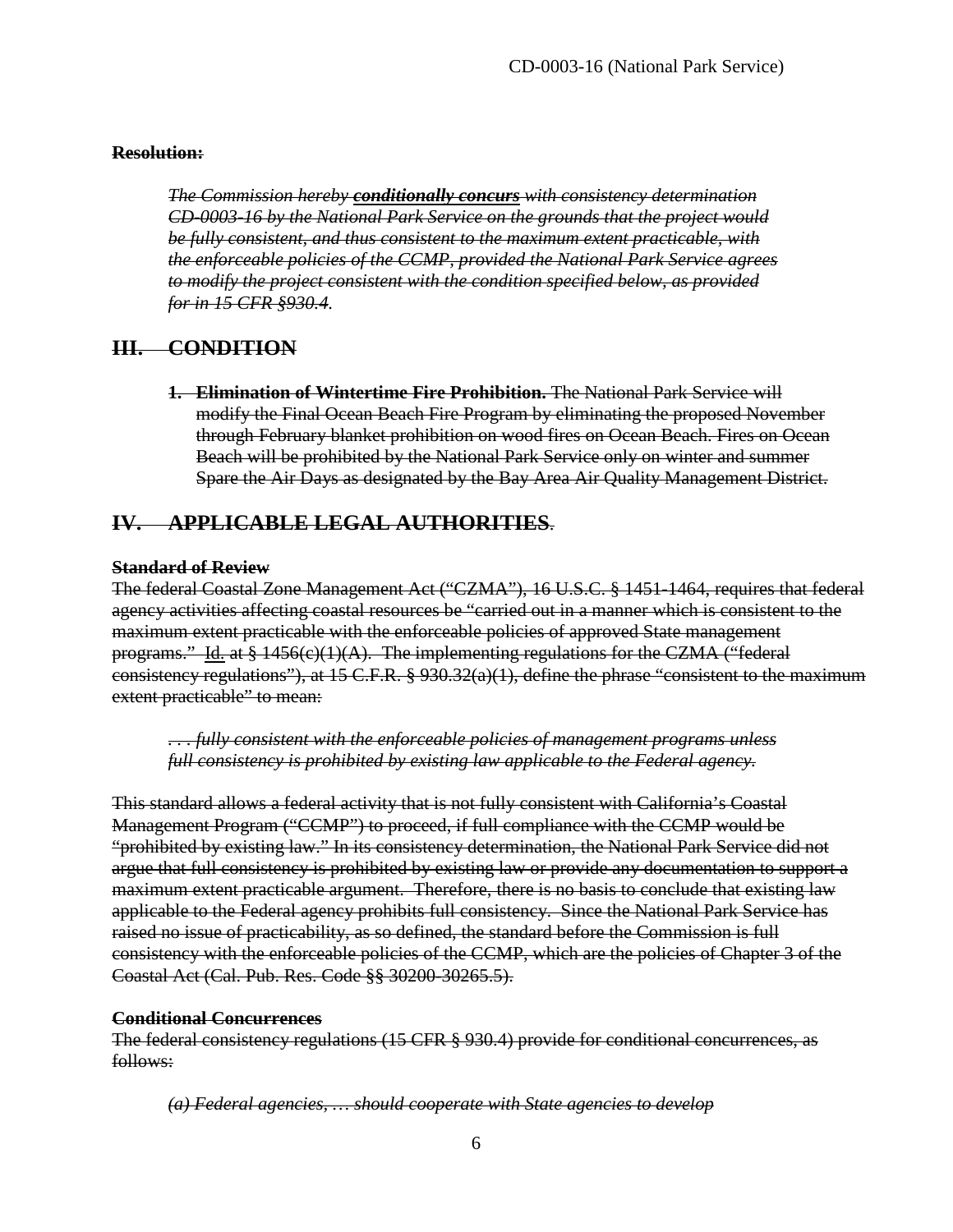*conditions that, if agreed to during the State agency's consistency review period and included in a Federal agency's final decision under Subpart C … would allow the State agency to concur with the federal action. If instead a State agency issues a conditional concurrence:* 

*(1) The State agency shall include in its concurrence letter the conditions which must be satisfied, an explanation of why the conditions are necessary to ensure consistency with specific enforceable policies of the management program, and an identification of the specific enforceable policies. The State agency's concurrence letter shall also inform the parties that if the requirements of paragraphs (a)(1) through (3) of the section are not met, then all parties shall treat the State agency's conditional concurrence letter as an objection pursuant to the applicable Subpart . . . ; and* 

*(2) The Federal agency (for Subpart C) … shall modify the applicable plan* [or] *project proposal, … pursuant to the State agency's conditions. The Federal agency … shall immediately notify the State agency if the State agency's conditions are not acceptable;* 

*(b) If the requirements of paragraphs (a)(1) through (3) of this section are not met, then all parties shall treat the State agency's conditional concurrence as an objection pursuant to the applicable Subpart.* 

# <span id="page-6-0"></span>**VIII. FINDINGS AND DECLARATIONS**

#### <span id="page-6-1"></span>**A. PROJECT BACKGROUND**

The National Park Service (NPS) has submitted a consistency determination for implementation of the Final Ocean Beach Fire Program in the Golden Gate National Recreation Area in the City and County of San Francisco (**Exhibits 1 and 2**). This section of the staff report reviews the purpose for the proposed fire program; the history of beach fires and beach fire management on Ocean Beach; describes the current fire program and NPS restrictions and policies at this location; reviews the significant resource management issues at Ocean Beach supporting the need for a new fire management program; reviews the 2015 planning process, the draft fire program, and resulting public comments; and describes the elements of the Final Ocean Beach Fire Program.

The NPS states that:

*The purpose* [of the Final Ocean Beach Fire Program] *is to develop a safe, manageable, and sustainable Ocean Beach Fire Program. A successful program would allow beach fires and substantially reduce the unsafe conditions associated with fires on Ocean Beach; improve compliance with regulations; reduce the management burden on the NPS caused by the large amount of time and resources expended to maintain the fire rings and the beach surrounding the fire*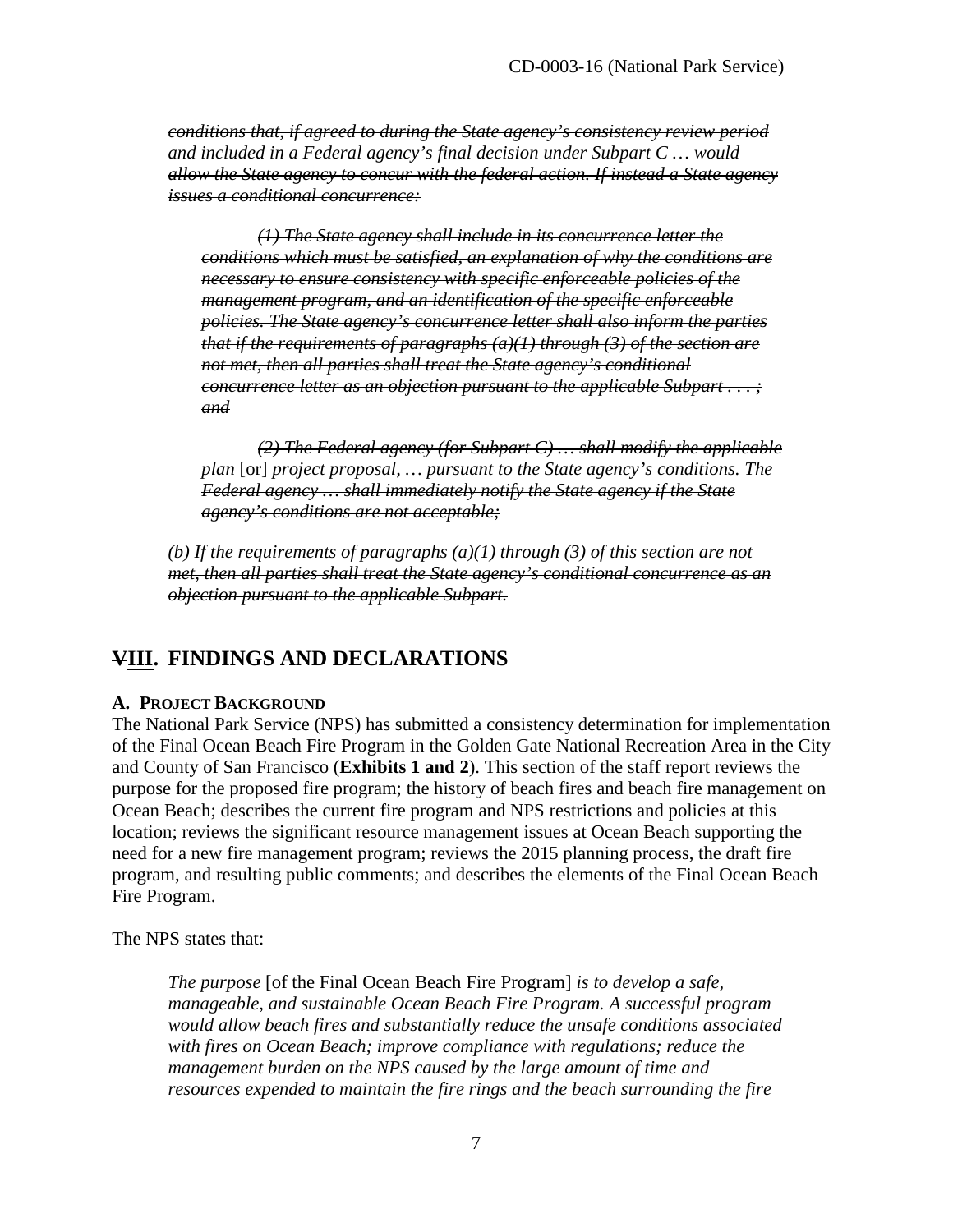*rings; decrease law enforcement incidents related to beach fires and reduce overall negative ecological and social impacts to the beach and its visiting public associated with beach fires. Integral to achieving these outcomes is an Ocean Beach Fire Program that would help visitors enjoy the tradition of beach fires and take responsibility, including planning appropriately for the materials to burn and adopting a 'leave it better than you found it' mentality. Finally, a successful program would create a community that will care for and share the Ocean Beach fire experience, as well as its associated responsibilities, opportunities and effects.*

The Golden Gate National Recreation Area (GGNRA) was established in 1972 and Ocean Beach (seaward of the Great Highway) was transferred to the NPS in 1975. The NPS inherited the longstanding San Francisco tradition of open beach fires along the 3.5-mile-long Ocean Beach corridor, and open fires continued under the new NPS jurisdiction. The adoption of new federal regulations in June 1983 (CFR 36 Section 2.13(a)(1)) empowered individual Park Superintendents to designate or restrict open fires within units of the National Park system. However, from June 1983 through January 2002 the NPS continued to allow open fires on Ocean Beach.

In the early 2000s concerns about public safety and air quality impacts arising from beach fires at Ocean Beach motivated the GGNRA to review the existing open fire policy at this location. The *Final Ocean Beach Fire Program (February 2016)* states that:

*In early 2002, the CCSF* [City and County of San Francisco] *Commission on the Environment passed resolution 001-02, which recognized, "…there are safety hazards and a large amount of trash and debris that result from bonfires, residual burning logs and nails" at Ocean Beach, and subsequently requested GGNRA to reduce the negative effects the fires were having by encouraging the park to "…create an effective system that reduces those impacts." As a result of this request, as well as from information received at several public meetings and complaints about smoke from neighbors north of the City of San Francisco's Golden Gate Park adjacent to GGNRA, in 2004 the National Park Service (NPS) limited fires to the area between stairwells 15 and 28. Despite this reduction in space where beach fires were allowed, Ocean Beach continued to experience a large amount of trash and debris, and there were frequent violations of NPS rules prohibiting glass bottles and alcohol.* 

After consideration of various proposed alternatives and recommendations made by community groups and at public meetings in 2005 to address the continued problems associated with beach fires, the GGNRA proposed banning fires on Ocean Beach. From March through May of 2006 the agency accepted public comments on this management proposal. The GGNRA reported that more than 3,000 individual comments were received, largely in opposition to the ban, although there were also a number of individuals who supported the ban, citing safety, air quality, natural resource, and aesthetic concerns.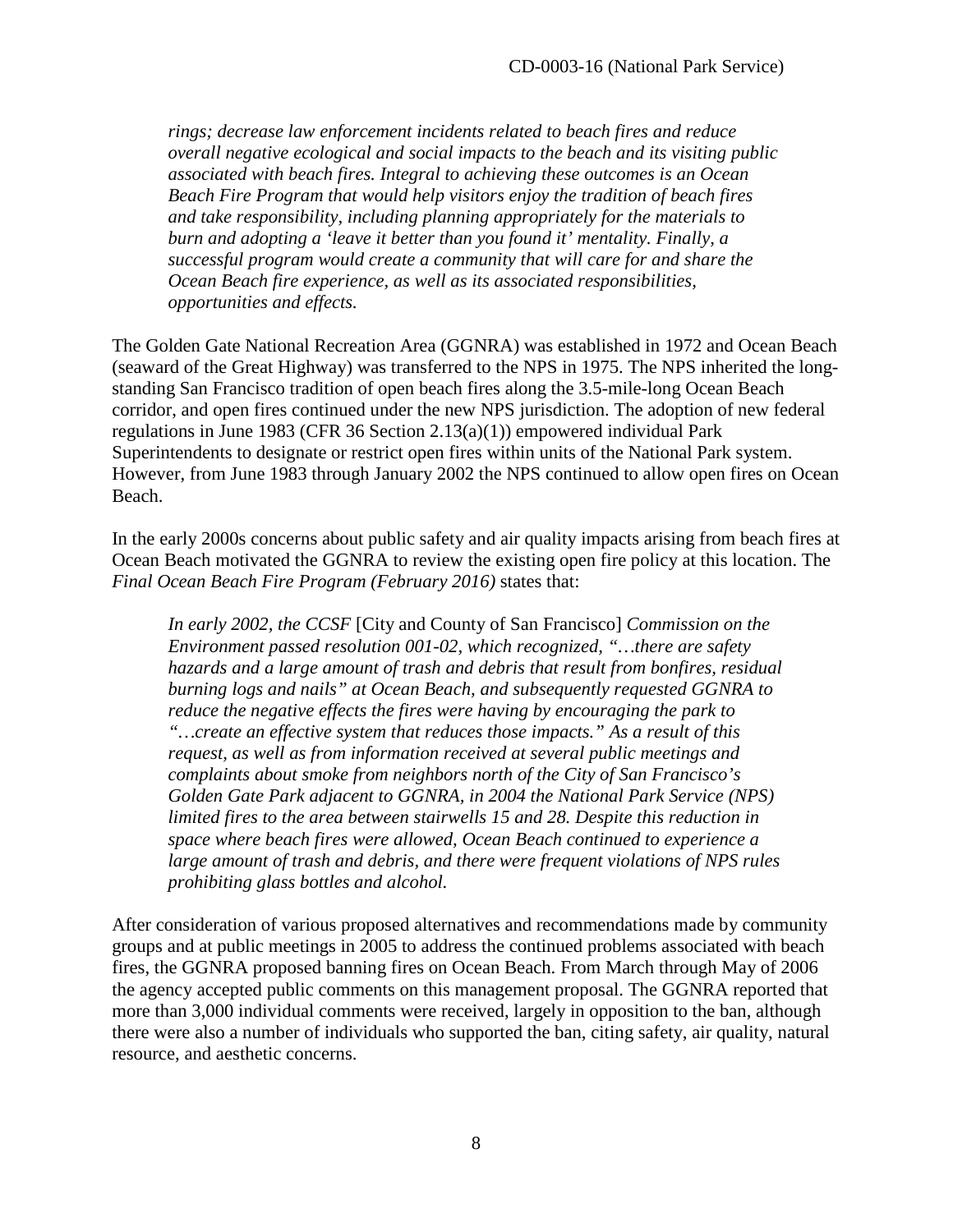As a result, the GGNRA implemented a one-year Pilot Program for Ocean Beach fires in 2007. Fires were limited to the area between stairwells 15-20, groups of 25 or more were required to obtain a permit from the agency, five fire pits were installed, a fire curfew of 10:00 pm was established, regular beach cleanups were scheduled, and collaborative efforts with Burners without Borders and the Surfrider Foundation were established to create artistic fire pits and assist with post-fire cleanup. While GGNRA staffing shortages prevented the agency from undertaking a formal program evaluation scheduled for 2009, the Pilot Program continued through 2013. Throughout this time period the GGNRA states that it continued to experience a high volume of law enforcement calls, criminal activity, daily accumulation of refuse, and environmental damage along the beach, all of this mostly in the beach fire area between stairwells 15 and 20 (**Exhibit 2**).

In 2013 the GGNRA evaluated the effectiveness of the Pilot Program and subsequently implemented a revised Pilot Program in May 2014; this revised program remains in effect today. Twelve new fire rings were installed and five existing rings removed, the fire curfew was reset to 9:00 pm, fires were prohibited on Spare the Air Days year-round (as designated by the Bay Area Air Quality Management District), data collection and monitoring programs were implemented, and a public outreach campaign was initiated to inform the public of the revised program. In addition, beach fires on Ocean Beach were expected to meet the following regulations found in the Superintendent's Compendium:

- Fires only in fire rings provided by the park between stairwell # 15-20.
- All firewood must be brought into the park. No gathering, cutting or scavenging of firewood or kindling is permitted in the park from any source.
- Fires must be above ground (no pit fires) and attended at all times.
- Chemically treated wood, painted wood, wood with nails or staples shall not be used in any fire
- Debris burning is not permitted, including Christmas trees.
- Refuse must be removed from beach.
- Ceramic pit fires are prohibited.
- No Beach Fires are allowed when fire danger is high, very high, or extreme.

The NPS reported that monitoring revealed that the revised fire program was unable to address the majority of resource management and public safety concerns associated with beach fires at Ocean Beach; monitoring did provide additional data regarding law enforcement and maintenance issues.

Given the continuing management challenges surrounding beach fires at Ocean Beach, in February 2015 the GGNRA sponsored a public meeting (attended by 81 people) to summarize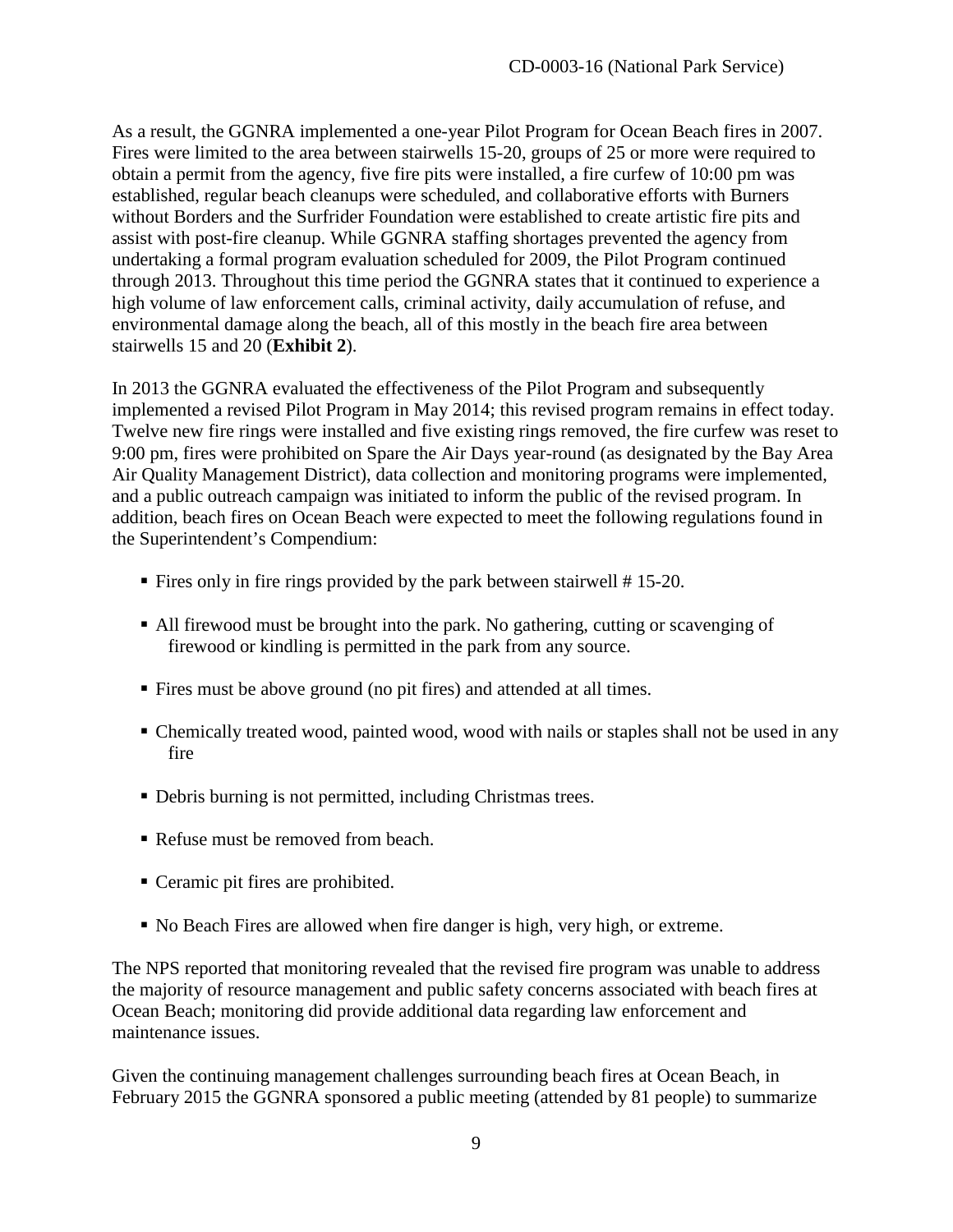the findings from the revised program and to obtain public input on the design of a future sustainable beach fire program at Ocean Beach. Topics discussed included public support for continuing beach fires, a fire ring permit system, ongoing problems with beach fire clean-up work, a possible year round ban on fires, a possible winter prohibition of fires to coincide with the Bay Area Air Quality Management District's (BAAQMD) Winter Spare the Air Season, and the potential for a partnership with the City of San Francisco. In addition, GGNRA confirmed that the revised fire program would continue through 2015.

On September 24, 2015, the NPS hosted another public meeting to present and hear feedback on the agency's draft proposal for potential changes to the existing Ocean Beach fire program, including a fire ring permit system, a prohibition on beach fires from November through February, City and County of San Francisco support, and new fire rings and signage. There were 26 people in attendance, and following a presentation of the proposal a panel of park staff hosted an extended question and answer period where concerns were raised, comments were heard, and questions were answered. Along with the feedback heard during the meeting, the public also provided comments through letter, card, and email correspondence. A total of 56 correspondences were received in the 28-day comment period held after the public meeting. The public comments focused on the following elements:

- Number of fire rings available on the beach
- Fire ring permit requirements, permit costs, methods of issuing and obtaining permits, minimum age requirement for permits, unused reservations, and number of permits per day
- **Permitted fire times and fire curfew**
- Allowing fires year round
- **Maintenance**
- **Enforcement**
- Signage, education, and outreach
- **Smoke and air quality**

In addition, while the Commission staff had not previously requested federal consistency submittals from the Park Service for the past fire ring management iterations, due to the Commission's more extensive involvement statewide in fire ring management issues, the Coastal Commission staff informed GGNRA that a consistency determination would be required for the Ocean Beach Fire Program, once a final program was approved by GGNRA.

The NPS released its draft Ocean Beach Fire Program for public comment on October 22, 2015. The primary elements of this program included an advanced permit reservation system to use the fire rings, permit reservation fees, maintaining the fire curfew, installation of replacement fire rings, and a ban on beach fires from November through February to coincide with the Bay Area Air Quality Management District's Winter Spare the Air Season (the Air District does not ban fires for the entire season but only on its designated Spare the Air Days). The agency received more than 500 comments from individuals and organizations during the six-week public comment period. A summary of comments on the more controversial elements of the proposed program follows: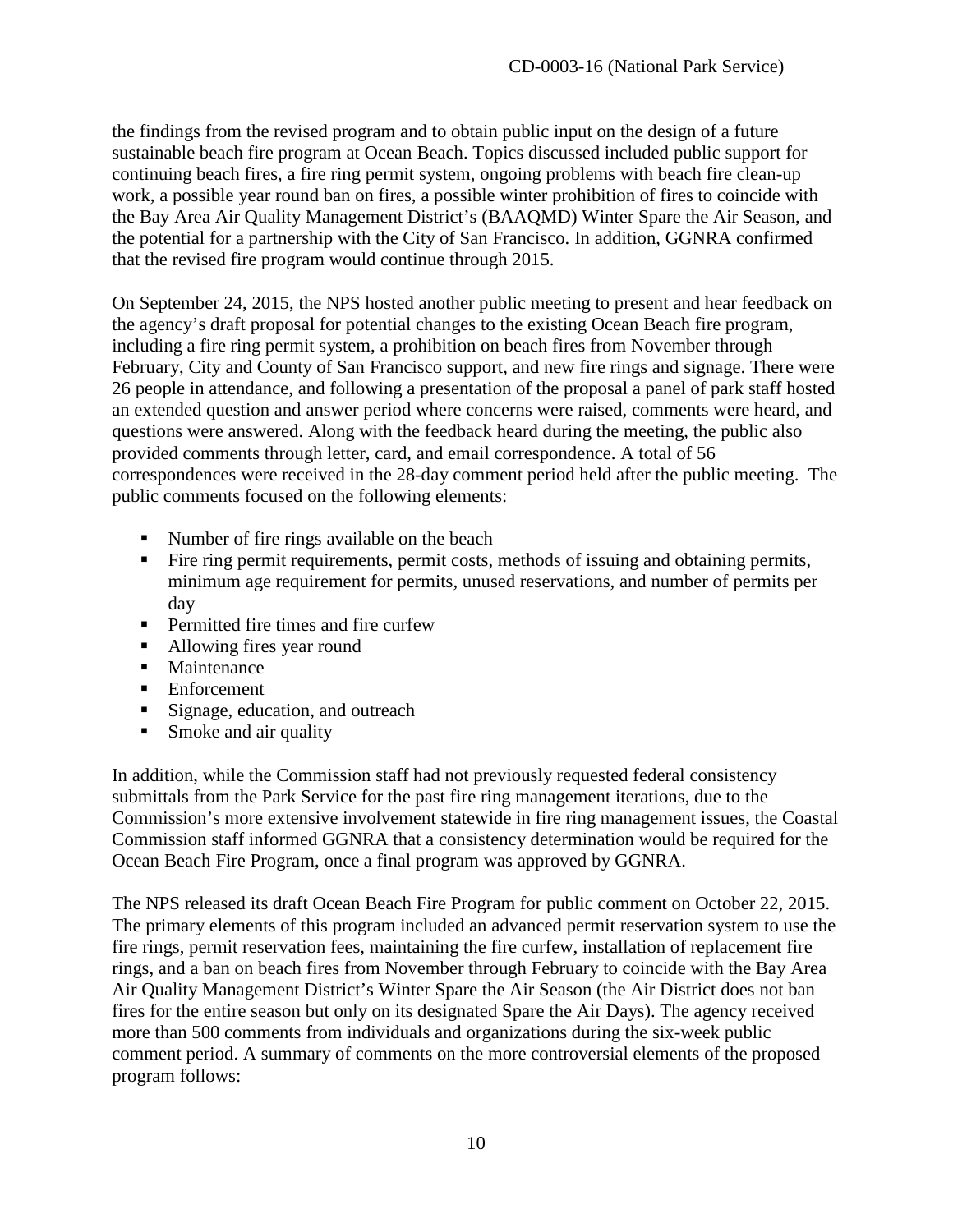- Fire Ring Permits. A majority of comments expressed support or opposition to the permit system. Issues raised included cost, socioeconomic impacts, loss of spontaneity and changes to the visitor experience, and on-line vs. on-site permits.
- No-Burn Season. A majority of comments stated opposition to banning fires during the November through February time period and supported maintaining current regulations banning fires only on Spare the Air Days. Other comments included concerns about adverse air quality impacts from wood fires.
- Fire Curfew. Comments included maintaining the current 9:00 pm curfew, extending the curfew time, alternating curfews based on day or season, and abolishing the curfew.
- Number of Fire Rings. Comments expressed support for both maintaining the 12 existing rings and expanding the number of rings.

#### <span id="page-10-0"></span>**B. PROJECT DESCRIPTION**

After considering the public comments on the draft Ocean Beach Fire Program, the NPS released the *Final Ocean Beach Fire Program* in February 2016. This program consists of elements from the draft program and new or revised elements based on substantive comments from the public. The *Final Program* is the subject of consistency determination CD-0003-16 and includes the following elements:

**Permit System.** No permits will be required for groups under 25 people. Groups of 25 people or larger will continue to be required to obtain a Special Use Permit from the NPS.

**Burn Season.** Fires will be allowed on Ocean Beach for eight months, March through October. Fires will not be allowed on Ocean Beach from the first day in November to the last day in February. This burn season aligns with when demand from the public for fires is the highest, and prohibits fires during the winter season when the Bay Area Air Quality Management District (BAAQMD) announces individual Spare the Air days based on predicted pollution levels. During the noburn period fire rings could either be removed from the beach or remain with locked lids affixed for the season. A comprehensive cleaning of the affected beach area will occur at the beginning of the no-burn period followed by a reduced maintenance schedule for the remainder of the period. A thorough evaluation of the beach fire season will also occur annually during the no-burn period.

#### **Partnership with San Francisco Recreation and Parks Department (SFRPD).**

The City and County of San Francisco (CCSF) has allocated \$185,000 annually (out year funding pending CCSF budget approval) to support the Ocean Beach Fire Program. This partnership and financial support will facilitate an improved fire program, where SFRPD will provide support for maintenance, trash removal, and cleaning associated with the fires, and will also provide for a continuation of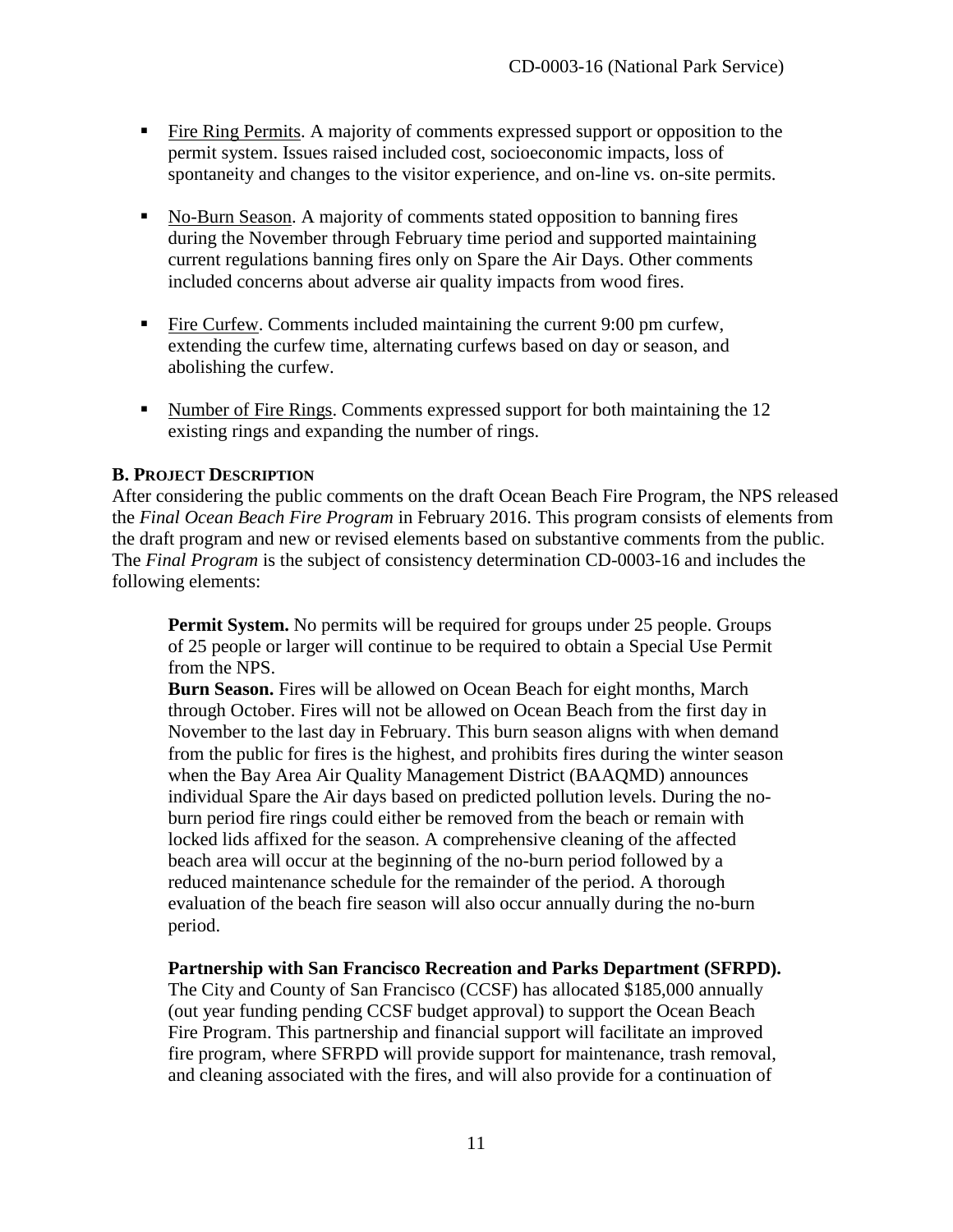support for public outreach and education which began with the 2014 Revised Pilot Program.

The NPS will continue to cooperate with SFRPD to best utilize the allocated funding for both cleaning of fire rings and the surrounding area on a regular basis, solid waste collection, and operation of the Beach Fire Liaison Program. Current Ocean Beach solid waste collection in stairwells 15-20 is in the form of individual trash cans. These trash cans are often overwhelmed by the amount and size of debris during peak burning season. In an effort to improve overall conditions in this area, the NPS will pursue a partnership with the City of San Francisco to improve trash capacity and reduce maintenance efforts.

**Replace Fire Rings.** Beginning in spring 2016, the NPS will add four fire rings to the existing 12, and the ongoing objective of the NPS will be to furnish 16 fire rings for Ocean Beach fires. As existing fire rings fail, they will be replaced with new heat and corrosion resistant rings modeled after designs based on successful installations at other coastal beaches.

**Replace Signage.** Replace existing complex signage associated with the fire program with a simpler design. A plan for the design, number, and location of replacement and/or additional signs will be developed with input from stakeholders and with consideration of the possible impacts to the historic landscape of the seawall, promenade, and stairwells. The feasibility of signage immediately adjacent to or attached directly to the fire rings will also be explored. The signage program will also be able to clearly communicate information about the burn season.

**Enforcement.** Law Enforcement Ranger and United States Park Police (USPP) enforcement operations will be supported by an expansion of the outreach and education activities of the NPS and SFRPD. The NPS will pursue a partnership with SFRPD and stakeholder organizations to create a Beach Fire Liaison Program, in which staff and volunteers can provide educational support and assistance in complying with beach fire rules and regulations. Law Enforcement Rangers and USPP will continue to work toward ensuring the success of the Ocean Beach Fire Program by making contact with visitors on Ocean Beach which may result in warnings, citations, and arrests.

**Public Outreach and Education.** To contribute to the long term success of the Ocean Beach Fire Program, the NPS and SFRPD will work together to conduct community engagement and education that may include, among other things, press releases, flyers, website, social media, email notification, and a Beach Fire Liaison Program to recruit, assemble and train a cohort of staff and volunteers.

#### **Curfew Time**

The 2014 Revised Pilot Program changed the fire curfew from 10:00pm to 9:00pm. The new Ocean Beach Fire Program curfew will be 9:30pm. All fires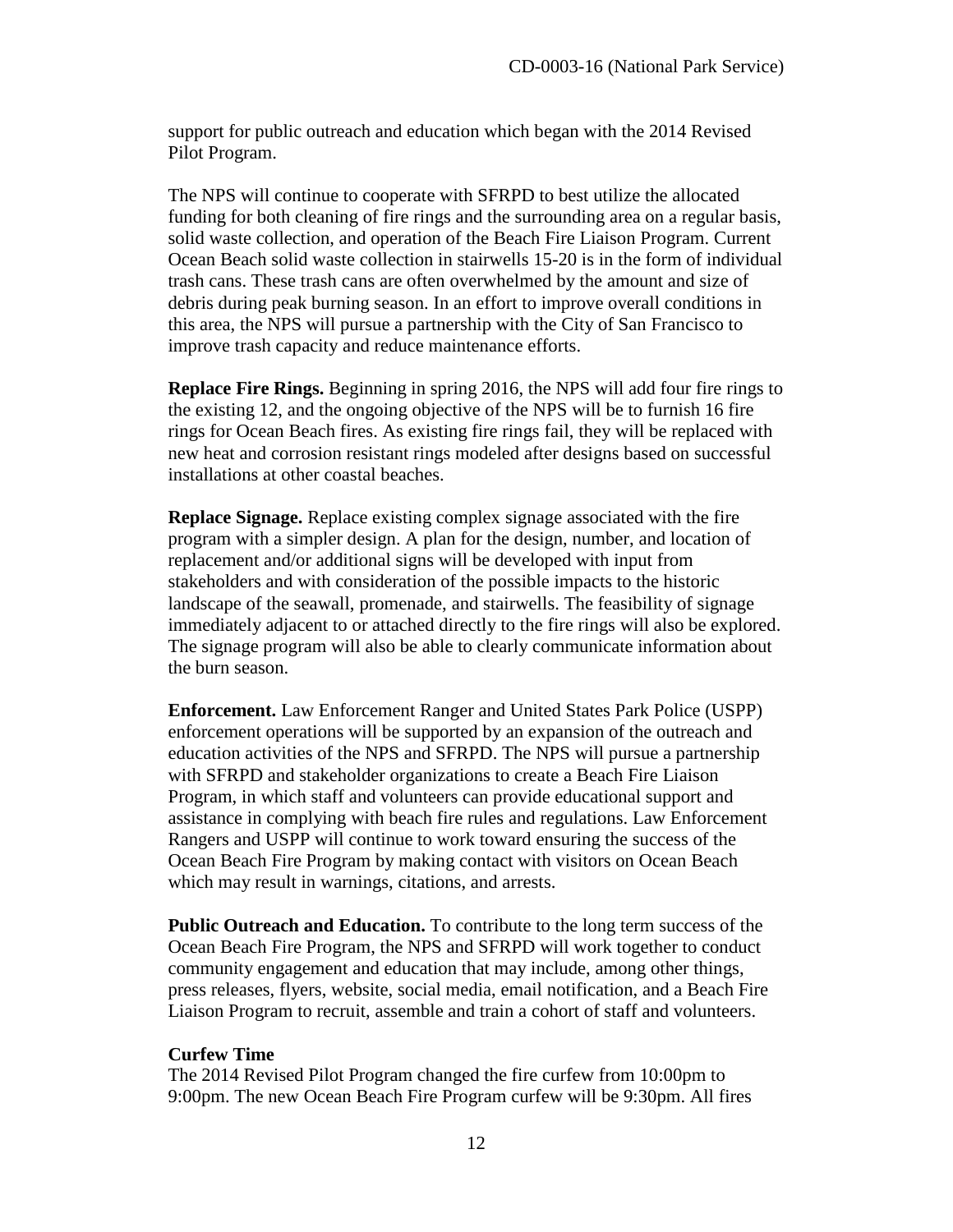will need to be extinguished by this time, although visitors in compliance with other regulations are allowed to remain on the beach indefinitely.

#### **Summer Spare the Air Days**

While the BAAQMD does not prohibit fires on summer Spare the Air days, the NPS will continue to prohibit them.

#### **Revised Data Collection and Monitoring**

The data collected during the 2014 Revised Pilot Program provided a baseline for evaluation of the success of the fire program at Ocean Beach. Data collection will continue under the Ocean Beach Fire Program in a revised manner based on periodic, sample based monitoring with details to be determined.

#### **Ongoing Program Evaluation**

In an effort to ensure the continued success of the Ocean Beach Fire Program, the NPS will coordinate with partners, stakeholders, and interested public to evaluate the program on an annual basis. Successes and opportunities will also be identified through comparison of data collected with the baseline formed during the 2014 Revised Pilot Program. The NPS will host annual public workshops during the no burn period to share information about how the past burn season went, discuss what's working and what's not, to identify the damage to park resources (signs, fire rings, etc.) that must be repaired or replaced, and to chart a course together for the next burn season.

#### **Age Requirement**

Current Ocean Beach fire regulations state "Minors must be supervised. A responsible leader, 21 years or older, must be present for every 10 children under 18 years of age." This regulation will be changed to state "Minors must be supervised. A responsible leader, 18 years or older, must be present for every 10 children under 18 years of age."

The NPS states that the *Final Ocean Beach Fire Program* outlined above is necessary in order to address these ongoing impacts and challenges it faces at Ocean Beach:

*Public Safety. The health and welfare of the public and of park visitors is an important priority for the NPS. The debris left behind from many beach fires poses a safety hazard to visitors of the beach. The abundant amount of small, sharp objects that are left on the sand (such as splintered wood, rusty nails, glass fragments, etc.) can, and have injured visitors. The harmful chemicals that can be released when certain inappropriate materials are burned can also be a hazard to those who are present when such materials are being burned. During the 2014 Revised Pilot Program, NPS Maintenance staff collected data from 7:00a – 10:00a on 54 mornings from May 28 through October 16, 2014. The three most common types of hazardous materials present were hot coals found 87% of mornings, broken glass found 78% of mornings, and nails/screws found 63% of mornings.*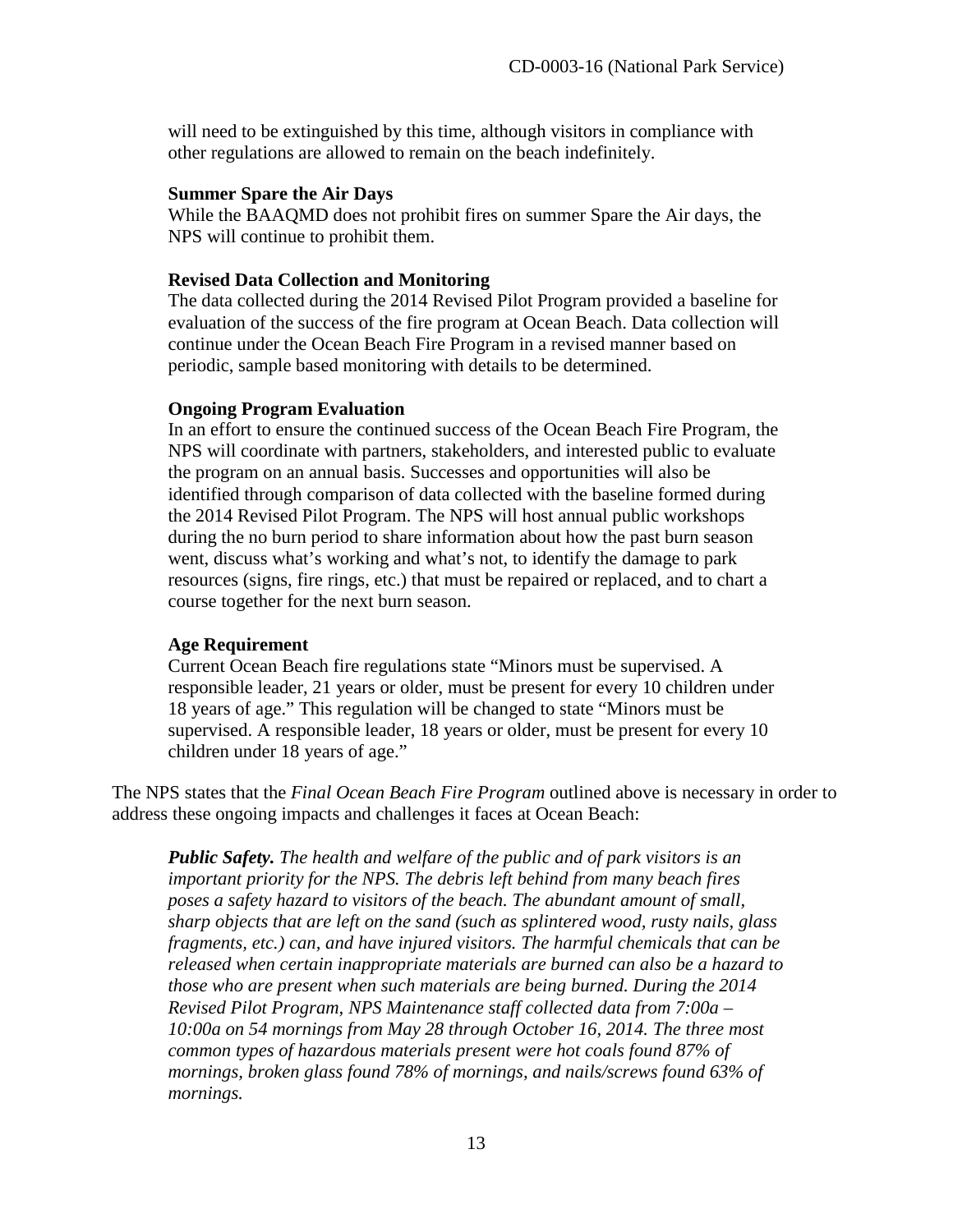*NPS Law Enforcement Rangers and United States Park Police (USPP) officers are responsible for patrolling the beach regularly and responding to calls received regarding incidents at Ocean Beach. During the 2014 Revised Pilot Program data collection period, law enforcement rangers gathered data from Ocean Beach on 48 evenings between May 23 and September 9, 2014. When rangers were recording observations, 3,996 total violations were observed; 79% of the violations observed were for individuals with alcohol or glass. Commonly, individuals congregate in large groups. Generally, the most violations occurred on Friday and Saturday nights, with the highest peaks on or around holidays. The third highest violation was for fires outside of fire rings, with an average of 16 on Saturday nights, and a peak of 29 on Sunday 8/31/14, the day before Labor Day. Violations were also recorded for fires unattended, fires after curfew, burning inappropriate/illegal materials, and individuals with drugs. In total, 1,392 warnings were made, with six citations issued and two arrests made.* 

*Visitor Experience. The safety hazards described above also contribute to a negative experience for the many people attempting to enjoy Ocean Beach. The piles of debris and scattered garbage are extremely unsightly, and may even deter some visitors from going to the beach at all. During the 2014 Revised Pilot Program data collection period the three most common types of debris found were unbroken glass bottles, wooden pallets, and drink cups; all found between 52-56% of mornings. The National Park Service strives to ensure that visitors have a positive experience at the park so that they would like to share their experience with others, and visit GGNRA and Ocean Beach again.*

*NPS Staff Safety. The health and welfare of park employees is a high priority for the NPS. Many of the fires that occur on Ocean Beach include the burning of inappropriate materials such as wooden pallets, furniture, Christmas trees, glass,*  toxic materials, etc. Often times these materials do not burn completely and a *significant amount of debris is left for NPS Maintenance staff to pick up. This debris poses a safety hazard for the employees who must clean it up due to the potential toxins in the material, the large size of some of the items, and the broken glass and nails/spikes left over. It is also common for staff to discover that fires have not been extinguished properly and they must therefore properly remove still-burning embers from the beach. Similarly, NPS Law Enforcement Rangers and USPP are exposed to the burning of inappropriate materials, as well as safety risks from beach visitors who may be engaged in high risk behaviors. When conflict occurs within or between large groups in a general environment of drinking and disorderly conduct, it creates a high risk environment for NPS law enforcement as well as the nearby public.*

*Park Operations. NPS Maintenance staff must dedicate a large amount of time and resources to cleaning up after the fires at Ocean Beach. A Beach Cleaner and other mechanized equipment are used to perform necessary cleaning. However, this equipment has occasionally been damaged due to the types of waste it has*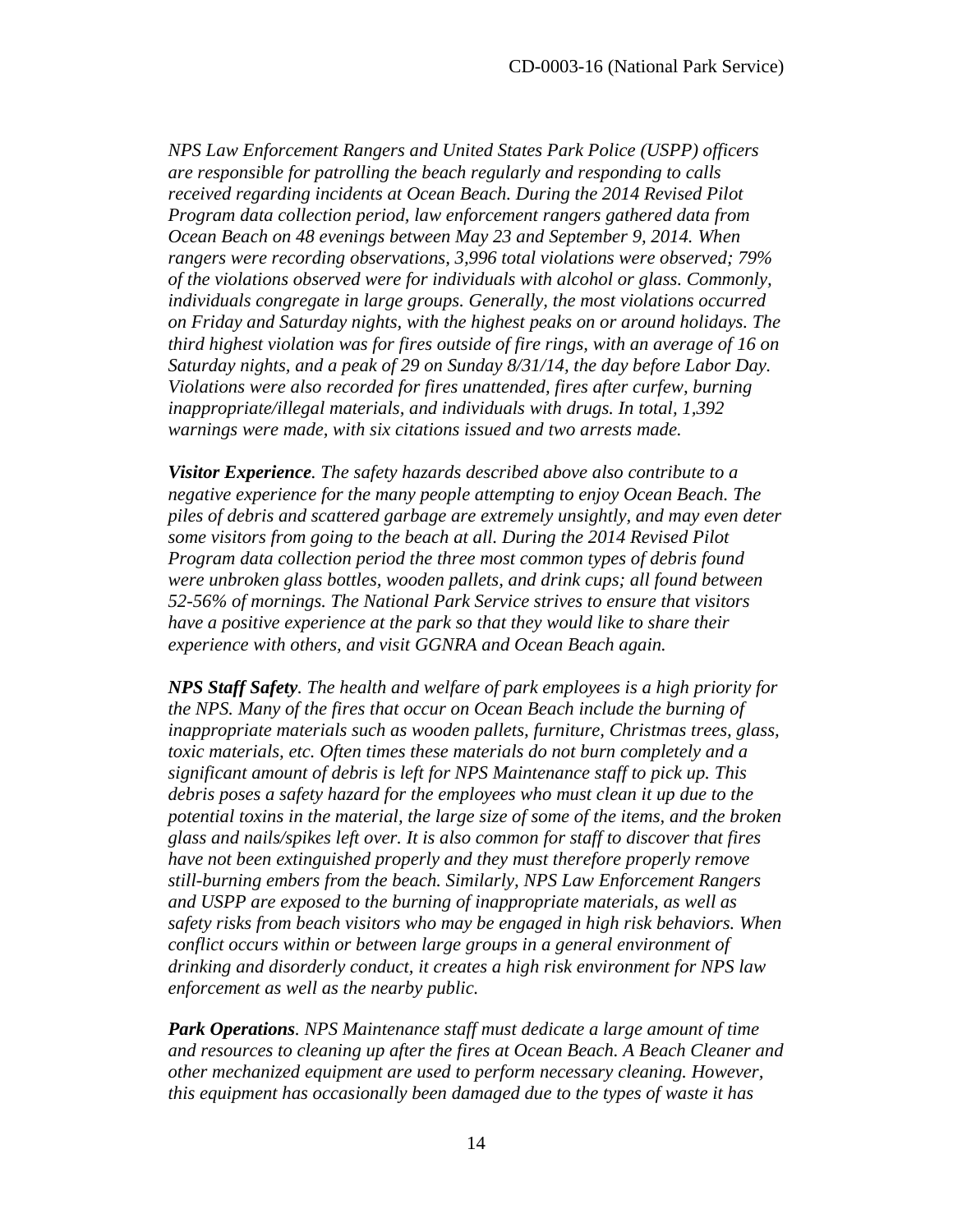*encountered, which adds to the clean-up costs. Currently, nearly half of the maintenance staff dedicated to the Ocean Beach corridor spends their time cleaning up after fires and debris associated with fires. The resources spent on cleaning up after fires are an especially difficult burden given the reduced staff and available funding for ongoing park maintenance.*

*NPS Law Enforcement Rangers and USPP officers are frequently strained to enforce laws and regulations on Ocean Beach when fires are happening. They are often called to the area to respond to reports of individuals drinking alcohol, consuming drugs, disturbing nearby residents and other visitors, vandalizing property, and/or burning hazardous materials. They have a large area to protect in GGNRA and must prioritize the calls they receive.*

*Air Quality. When visitors burn inappropriate fuels such as wet wood, plastics, rubber, or treated wood, the open fires on the beach can produce odors that are unpleasant and/or emissions that are unhealthy to other visitors and nearby residents. Wood smoke contributes heavily to air pollution, especially in winter months, and according to the Bay Area Air Quality Management District (BAAQMD), "small particles and toxic chemicals from wood smoke can cause serious health problems, especially in children, older adults, and those with heart or respiratory problems." NPS has regularly received complaints from nearby residents, as well as from the City and County of San Francisco, regarding smoke coming from the beach.* 

The *Final Ocean Beach Fire Program* also includes references to NPS regulations that allow park superintendents to implement public use limits to protect park resources, equitably allocate use of areas, protect public health and safety, and avoid conflicts among user groups:

*Public use limits may be adopted following a written determination and publication of the use limitation in the park's Compendium. Under 36 CFR § 2.13, fires, lighting or maintaining a fire is prohibited, except in designated areas or receptacles and under conditions established by the superintendent.* 

*Fires are allowed to occur on Ocean Beach through the conditions outlined and approved by the Superintendent in the Compendium. The process for which NPS proposes to implement the proposed actions are consistent with 36 CFR § 1.5, Closures and Public Use Limits, which allows the Superintendent to create public use limits ". . . based upon a determination that such action is necessary for the maintenance of public health and safety, protection of environmental or scenic values, protection of natural or cultural resources, aid to scientific research, implementation of management responsibilities, equitable allocation and use of facilities, or the avoidance of conflict among visitor use activities . . ."* 

The *Final Ocean Beach Fire Program* also summarizes the potential effects on public recreational use of Ocean Beach and conformance with the GGNRA Management Plan: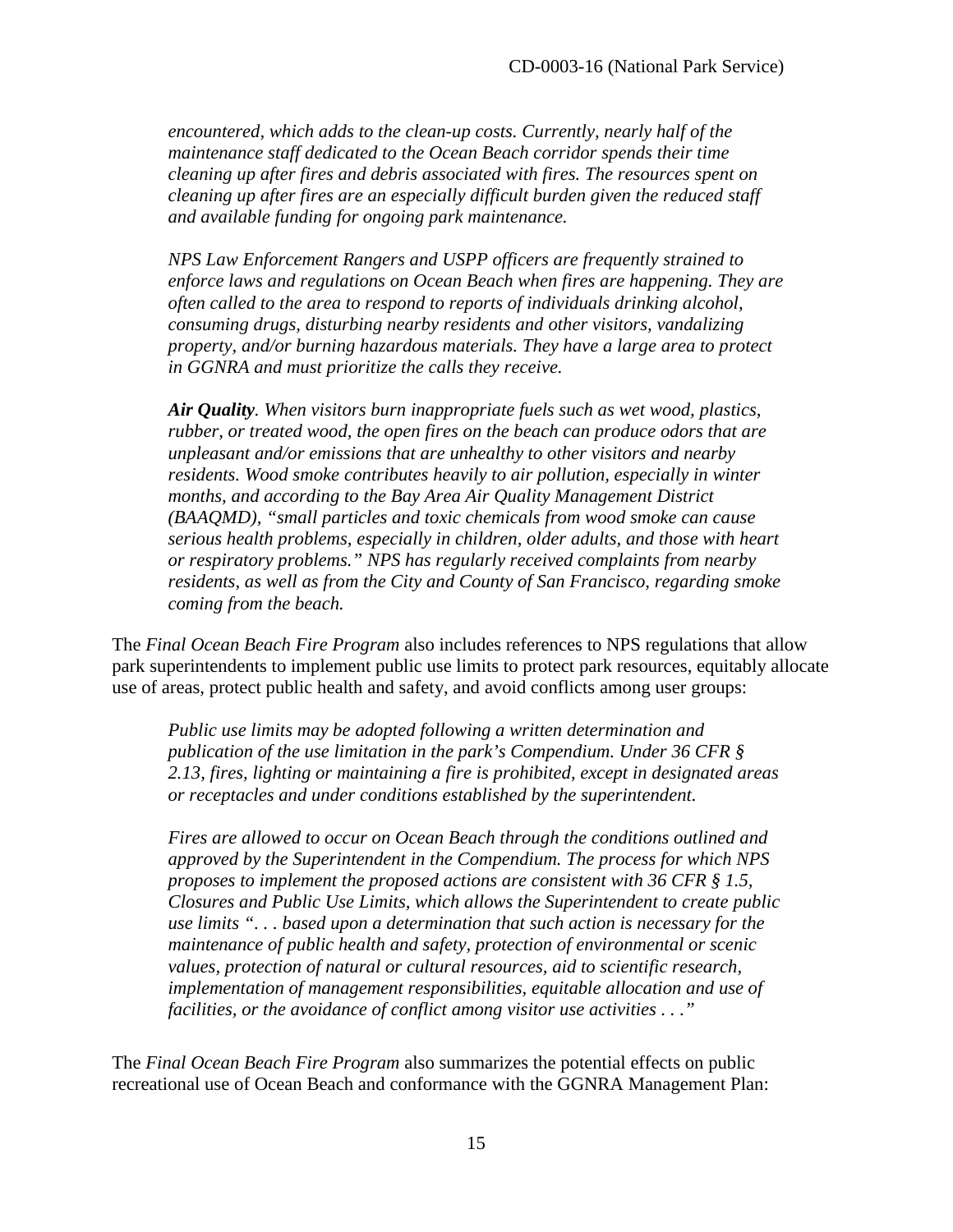*This action is not of a nature or magnitude such that it will result in a significant alteration of the public use patterns of the park. While a significant reduction in fire related use of a noncompliant nature is expected, fire related use within the limits of park rules, regulations, and laws will experience a minor expansion during the proposed fire season. A minor alteration in use will also occur from November through February, when fires will not be allowed. This is already a period of low demand. The scope of this proposed action is limited, applying only to beach fires on Ocean Beach. Beach fires, camp fires, and charcoal fires in other locations within GGNRA will not be affected.*

*This action will not adversely affect the natural, aesthetic or cultural values of park lands in San Francisco County. The intent of this program is to largely reduce the existing adverse impacts that occur as a result of beach fires on Ocean Beach.*

*The proposed action is also consistent with the park's resource management objectives and broadly follows the goals and objectives of the updated GGNRA General Management Plan, particularly in the Ocean Beach Diverse Opportunities Zone (Along the O'Shaughnessy Seawall):* 

*Park managers would continue to provide a diversity of recreational beach use and preserve the natural setting and resource values, including shorebird habitat. The vital community stewardship activities that are part of the successful management of the beach would be promoted.* 

*The park would preserve the historic O'Shaughnessy seawall and collaborate with the City of San Francisco to enhance the Ocean Beach corridor with improved amenities that support enjoyment of the beach, including the promenade, parking areas, and restrooms.* 

*The proposed action is not highly controversial. Recreational uses throughout the GGNRA and other public lands are commonly restricted on a seasonal basis for the protection of park resources, public safety, environmental values, and to accommodate the most efficient use of fiscal and operational resources. This action was proposed based on data gathered during both previous pilot programs and further developed with public feedback received during the pilot programs, prior to the development of this document, and during a 44-day public review and comment period.* 

*Finally, this action is not expected to significantly displace visitors to adjacent lands managed by other agencies. Within the Bay Area, beach fires are only otherwise allowed at Muir Beach and Point Reyes, both managed by the NPS.* 

GGNRA signed a *Categorical Exclusion and Decision to Implement* document on February 19, 2016, which completed its National Environmental Policy Act requirement. The agency intends to implement the *Final Ocean Beach Fire Program* in spring 2016.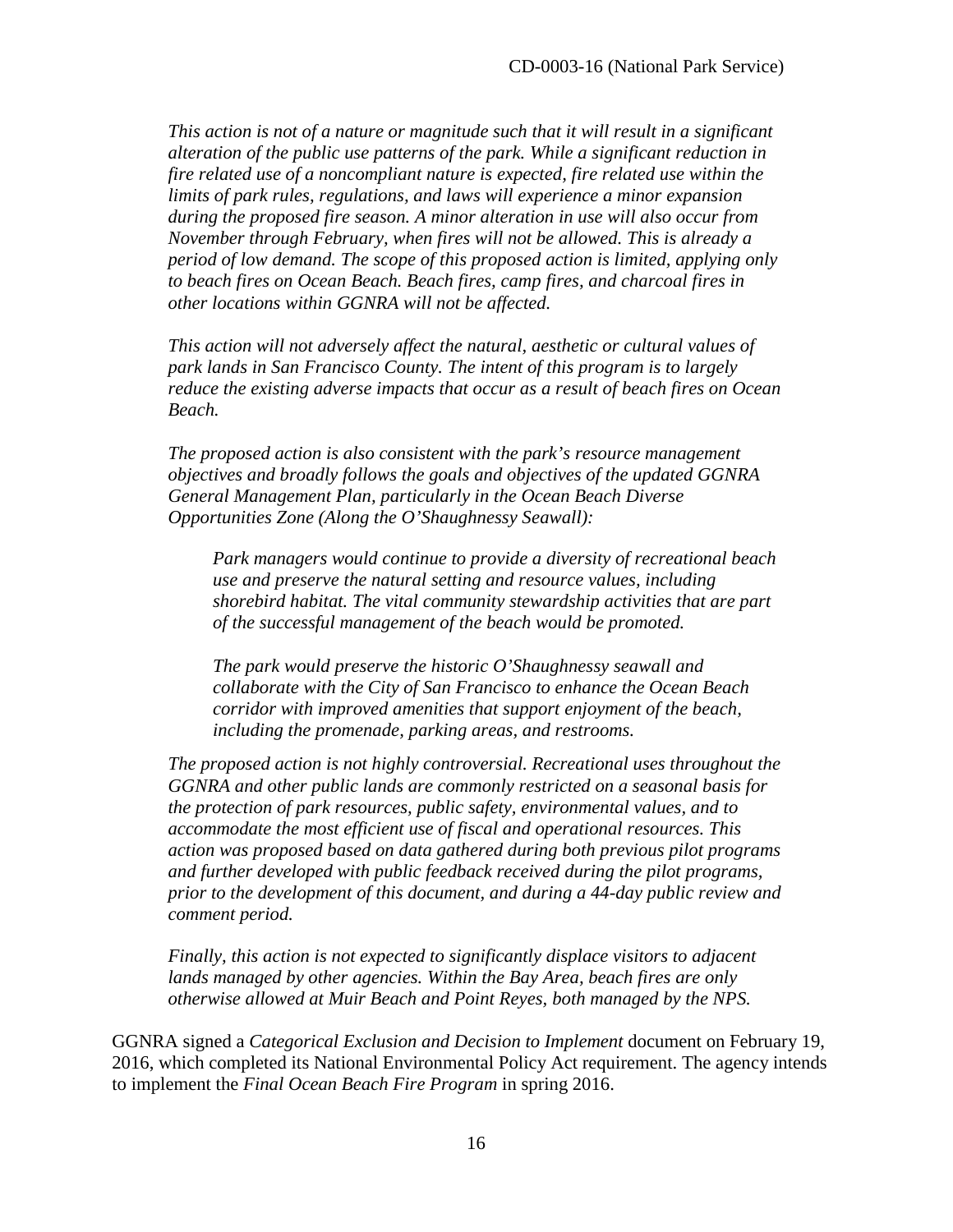#### <span id="page-16-0"></span>**C. PUBLIC ACCESS/RECREATION AND AIR QUALITY**

#### Coastal Act Section 30210 states:

*In carrying out the requirement of Section 4 of Article X of the California Constitution, maximum access, which shall be conspicuously posted, and recreational opportunities shall be provided for all the people consistent with public safety needs and the need to protect public rights, rights of private property owners, and natural resource areas form overuse.* 

#### Coastal Act Section 30212 states in part:

*(a) Public access from the nearest public roadway to the shoreline and along the coast shall be provided in new development projects except where: (1) it is inconsistent with public safety, military security needs, or the protection of fragile coastal resources, (2) adequate access exists nearby . . . .* 

#### Coastal Act Section 30212.5 states:

*Wherever appropriate and feasible, public facilities, including parking areas or facilities, shall be distributed throughout an area so as to mitigate against the impacts, social and otherwise, of overcrowding or overuse by the public of any single area.* 

#### Coastal Act Section 30213 states in part:

*Lower cost visitor and recreational facilities shall be protected, encouraged, and, where feasible, provided. Developments providing public recreational opportunities are preferred . . . .* 

#### Coastal Act Section 30214 states in part:

*(a) The public access policies of this article shall be implemented in a manner that takes into account the need to regulate the time, place, and manner of public access depending on the facts and circumstances in each case including, but not limited to, the following:* 

*. . .* 

*(2) The capacity of the site to sustain use and at what level of intensity . . .* 

#### Coastal Act Section 30220 states:

*Coastal areas suited for water-oriented recreational activities that cannot readily be provided at inland water areas shall be protected for such uses.* 

#### Coastal Act Section 30221 states:

*Oceanfront land suitable for recreational use shall be protected for recreational use and development unless present and foreseeable future demand for public or commercial recreational activities that could be accommodated on the property is already adequately provided for in the area.*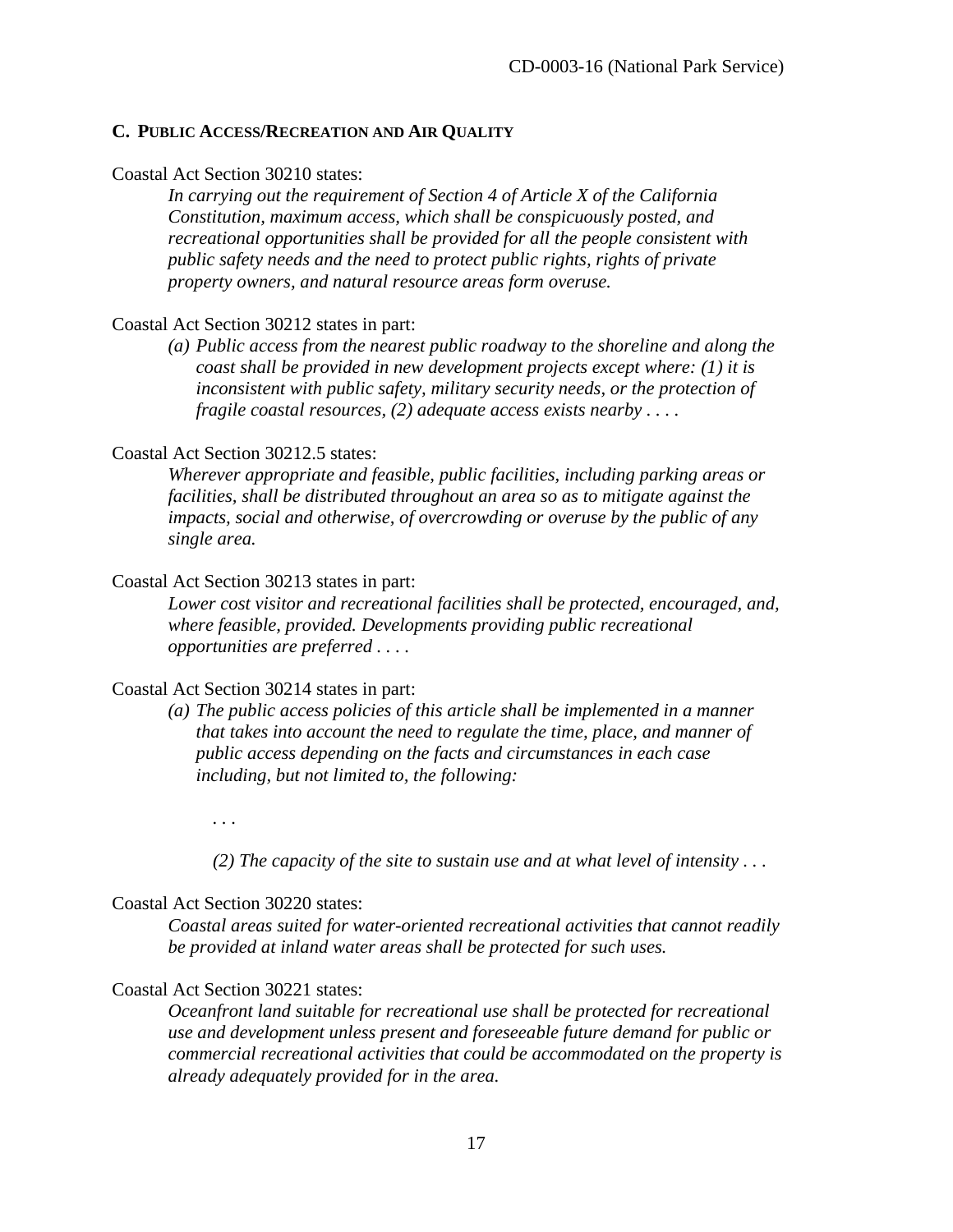Coastal Act Section 30253 states in part: *New development shall do all of the following:* 

*. . .* 

*(c)Be consistent with requirements imposed by an air pollution control district or the State Air Resources Board as to each particular development.* 

The one element of the *Final Ocean Beach Fire Program* that raises significant public access and recreation questions is the proposed November through February prohibition on beach fires. As discussed previously in this report, recreational beach fires on Ocean Beach pre-date this area's incorporation into the Golden Gate National Recreation Area in 1972 and pre-date the Coastal Act of 1976. Since 1972 the NPS has periodically used its regulatory authority to limit the location of beach fires on Ocean Beach to the area between stairwells 15-20, to establish fire curfews, to require beach fires to take place within NPS-provided fire rings, and to ban fires on winter and summer Spare the Air Days. These regulatory actions were implemented to protect natural resources, public and NPS staff safety, and air quality. While none of these previous management actions was submitted to the Commission for federal consistency review, these actions did not adversely affect coastal resources and were implemented in an effort to balance resource protection and the long-standing tradition of year-round beach fires at Ocean Beach. However, the proposed November through February prohibition on beach fires would affect existing low-cost public recreational use of Ocean Beach and must be analyzed for consistency with the public access and recreation policies of the Coastal Act.

#### **NPS Justification for November through February Beach Fire Prohibition.**

In the *Final Ocean Beach Fire Program* and consistency determination, the NPS provides the following reasons for proposing the four-month-long winter prohibition on beach fires:

*The NPS believes the Winter Rest Period, which is the seasonal period of time from November to February during which fires would not be allowed on the beach, would be integral to the success of the Ocean Beach Fire Program. Principally, the rest period aligns with the Bay Area Air Quality Management District's (BAAQMD) Winter Spare the Air season, and has evolved from an initial request from the BAAQMD to consider not allowing fires during that season. In response, the NPS developed the proposed program with the understanding that the Winter Rest Period also aligns with an existing lower demand period and would provide a significant decrease in localized impacts to air pollution in the form of suspended particulate matter while avoiding significant impacts to public use.* 

*The Winter Rest Period also contributes to the success of the Ocean Beach Fire Program by improving the financial feasibility of the program. Reducing investment in a resource intensive program during the non-peak season enables more success during peak periods.* 

*A reduction of the impact to the integrity of the beach ecosystem would also be sustained through a function of the Winter Rest Period allowing for a comprehensive cleaning of the beach following the peak usage season.*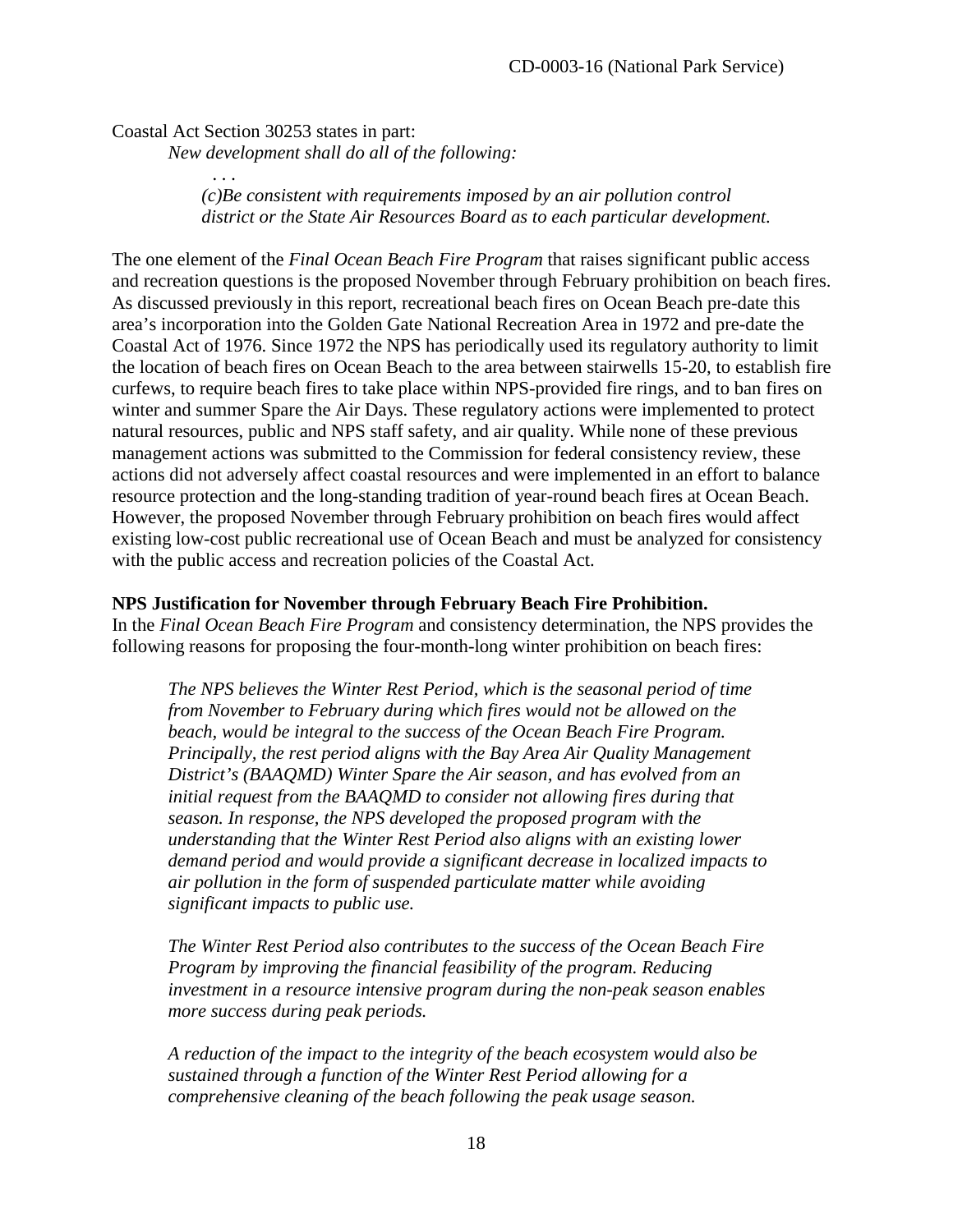*For internal operations, the Winter Rest Period provides for increased employee health and wellness as well as an ideal time for program evaluation, communication with the public, and program adjustment.* 

Regarding existing air quality concerns at Ocean Beach and the expected air quality benefits from the proposed November through February beach fire prohibition, the NPS states that:

*A major complaint of park neighbors and the BAAQMD is the presence of smoke from beach fires traveling into nearby residential areas. This issue is of particular concern to commenters when inappropriate and hazardous materials are burned, when a larger number of fires are present, during periods of high velocity onshore winds, and during the winter season when suspended particulate matter from wood smoke is more likely to be of concern.* 

*The first step in addressing air quality concerns due to smoke, including suspended particulate matter, was for the NPS to go beyond compliance with regional BAAQMD laws and restrict burning during both summer and winter Spare the Air days. Following that change, which was made as part of the 2014 Revised Pilot Program, the NPS continued to receive complaints of smoke from Ocean Beach fires. To further address this concern, the NPS has included within this proposal, for the Ocean Beach Fire Program, the option to disallow fires completely during the Winter Spare the Air season.* 

*. . .* 

*A large number of comments expressed a concern that the proposed Ocean Beach Fire Program would continue to adversely affect air quality, thereby creating a public health hazard. Many comments cited health issues and unpleasant smoke or odors. A majority of these comments were submitted by park neighbors living relatively close to Ocean Beach.*

*The NPS recognizes air quality as a serious potential impact of the Ocean Beach Fire Program. In efforts to mitigate the potential for impact, the NPS has included in the Final Ocean Beach Fire Program a number of elements which go above and beyond the legal requirements for wood burning fires, and complied with the BAAQMD request to allow fires only outside of the Winter Spare the Air Season. When considered in combination with the other elements of the final program such as enforcement, and education and outreach, the NPS anticipates a reduction in adverse impacts to air quality.*

The NPS included in its *Final Ocean Beach Fire Program* the aforementioned letter it received from the Bay Area Air Quality Management District (BAAQMD), dated March 7, 2014 (**Exhibit 3**), which the NPS cites as support for its proposed November through February prohibition of fires at Ocean Beach. The letter states in part that: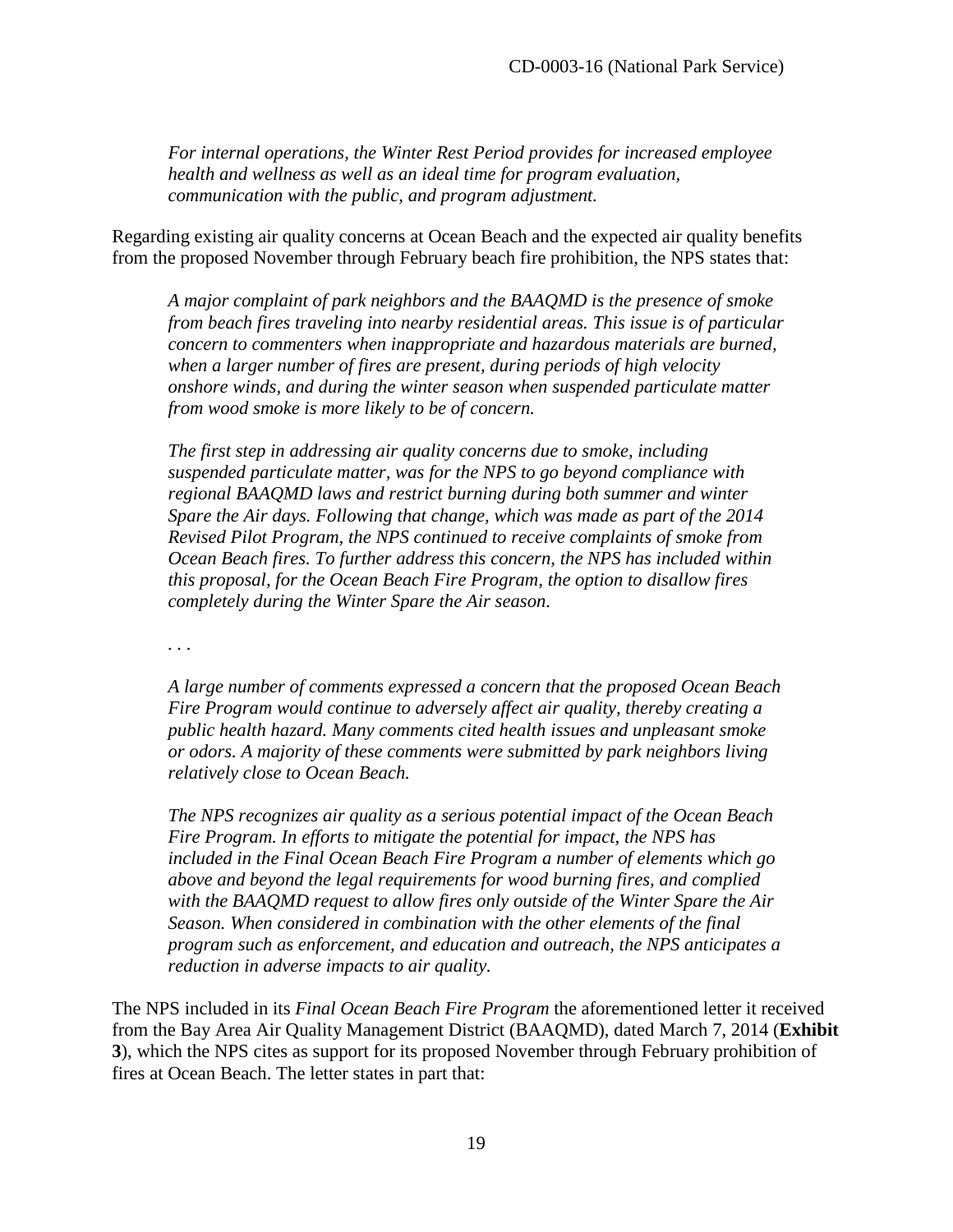*The negative health impacts of particulate matter pollution, including wood smoke, are a broad based public health concern . . . When the Air District forecasts the air as unhealthy to breathe and calls a Winter Spare the Air (WSTA) alert, recreational fires, such as bonfires, are illegal. The WSTA season is from November to the end of February.* 

*During the past WSTA season, we have received several complaints from the public regarding the bonfire enclosures at Ocean Beach. Having these firepits available to the public during the WSTA season may facilitate illegal burning. Wood smoke is a serious public health concern because it contains tiny particles or particulate matter (PM2.5) that can be inhaled deep into the lungs and can enter the bloodstream. Prolonged exposure to the fine particulates in wood smoke has been linked to a series of public health concerns, including: aggravated asthma, development of chronic bronchitis, irregular heartbeats and nonfatal heart attacks, as well as increased mortality rates.* 

*We realize that these bonfires have a long tradition, but their negative contribution to unhealthy air, as well as their negative health impacts on local neighborhoods, concern the Air District in its efforts to improve air quality and public health. Your agency could contribute greatly to increased public health and improved wintertime air quality by removing the bonfire facility at ocean beach during the winter months. If possible, prohibiting wintertime bonfires completely at Ocean beach would further improve both regional and local air quality.* 

#### The *Final Ocean Beach Fire Program* responds to the Air District's March 2014 concerns:

*The introduction of the No Burn Season element would reduce PM2.5 (fine particulates) pollution during the four month period from November through February in comparison to the 2014 Revised Pilot Program conditions. Reduced PM2.5 levels would result in improved local air quality during the 1/3 of the year when air quality in the Bay Area is at its worst.* 

*The NPS believes the Winter Rest Period, which is the seasonal period of time from November to February during which fires would not be allowed on the beach, would be integral to the success of the Ocean Beach Fire Program. Principally, the rest period aligns with the Bay Area Air Quality Management District's (BAAQMD) Winter Spare the Air season, and has evolved from an initial request from the BAAQMD to consider not allowing fires during that season. In response, the NPS developed the proposed program with the understanding that the Winter Rest Period also aligns with an existing lower demand period and would provide a significant decrease in localized impacts to air pollution in the form of suspended particulate matter while avoiding significant impacts to public use.*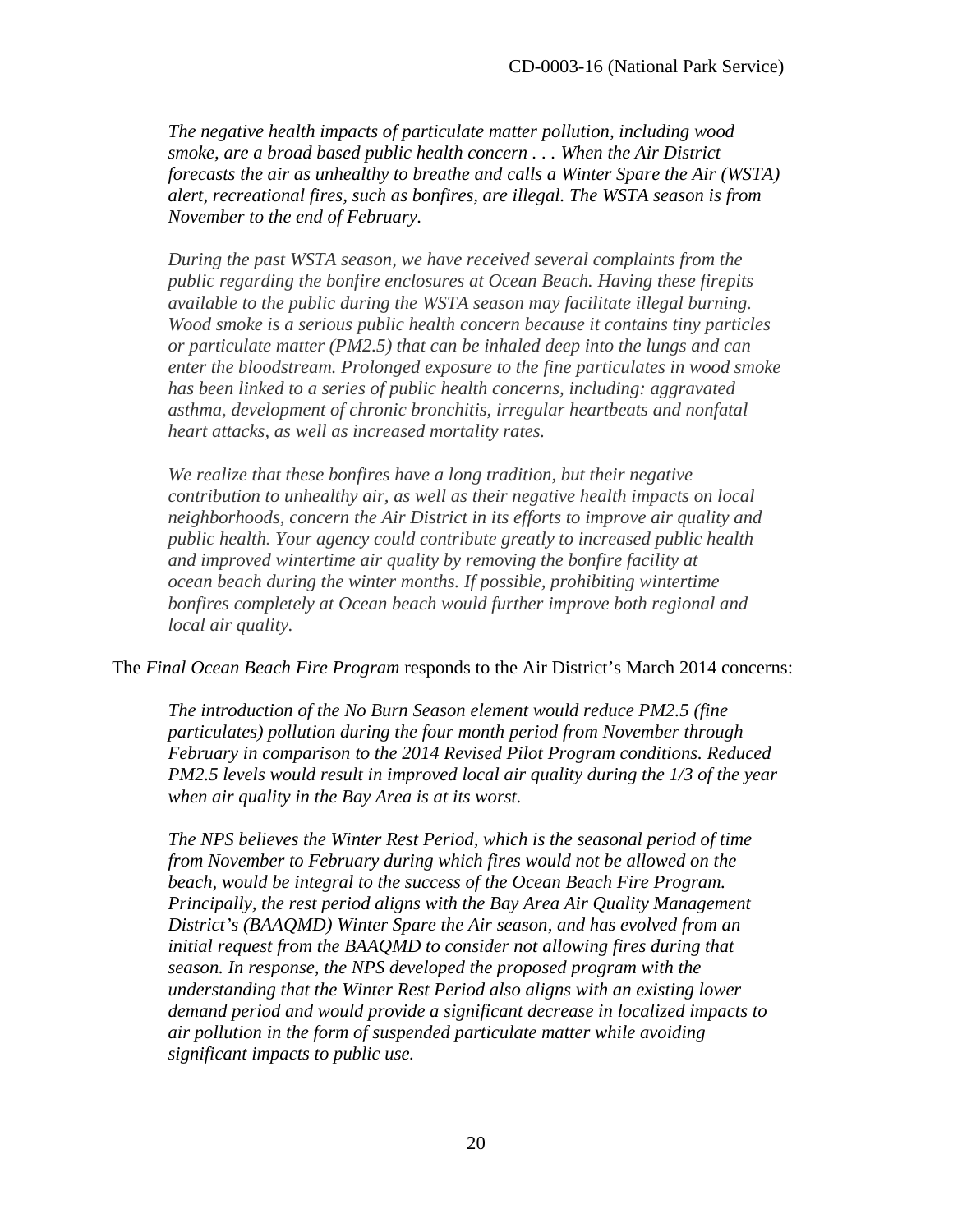During its review of CD-0003-16, the Commission staff requested from both the NPS and the BAAQMD: (1) any air quality monitoring data for the Ocean Beach area that documents adverse impacts on air quality due to fires on Ocean Beach; and (2) if such data is not available, an explanation as to how the District determined that fires at Ocean Beach are a public health problem. The District did not provide any air quality monitoring data for the Ocean Beach area. It did respond as follows in a March 21, 2016, letter to the Commission staff (**Exhibit 4**):

*Since* [the March 7, 2014, letter to the NPS], *the Air District has amended its woodsmoke rule in an effort to further reduce the levels of woodsmoke in the Bay Area. These efforts build upon the initiation of the woodsmoke reduction program in July 2008 with the adoption of Regulation 6, Rule 3: Wood-burning Devices and the amendment of Regulation 5: Open Burning, which were in part a result of the US Environmental Protection Agency lowering the National Ambient Air Quality Standard for PM2.5* [particulates that are 2.5 microns or smaller] *from 65 to 35 micrograms/cubic meter, to better protect public health.* 

*. . . The Air District has broad authority to adopt and enforce regulations to "achieve and maintain the State of California and federal ambient air quality standards in all areas affected by emission sources under [the Air District's] jurisdiction," and to prevent and abate air pollution episodes which, at intervals, cause discomfort or health risks to . . . a significant number of persons." See, California Health and Safety Code Sections 40001(a) and (b). The Air District's jurisdiction comprises all of San Francisco County, which includes Ocean beach. The California Health & Safety Code does not exempt federal land from regulation by air districts, and we know of no other legal authority or principle that would support such an exemption.* 

*. . .* 

*In all these respects, the Woodsmoke Rule is no different than other rules adopted by the Air District to reduce the impacts of an individual or group on the breathing public. During a Winter Spare the Air alert all recreational fires, including bonfires, are prohibited by Air District Regulation 5: Open Burning. This prohibition is enforced by Air District staff.*

*The Air District's March 7, 2014 letter is based upon the Air District's position regarding the negative public health impacts – ranging from respiratory function impairment to premature death, resulting from the cumulative effects of woodsmoke emitted throughout the Bay Area. The Air District has documented that woodsmoke does not remain in the area of the burn, but rather travels throughout the Bay Area. For this reason, the Woodsmoke Rule prohibits all burning of solid fuel on Winter Spare the Air Days. Ocean Beach bonfires present the same threat to public health as fires anywhere else in the Bay Area.* 

The NPS provided the Commission staff information from the Air District's website regarding the number of winter Spare the Air Days (during the Winter Spare the Air Season months of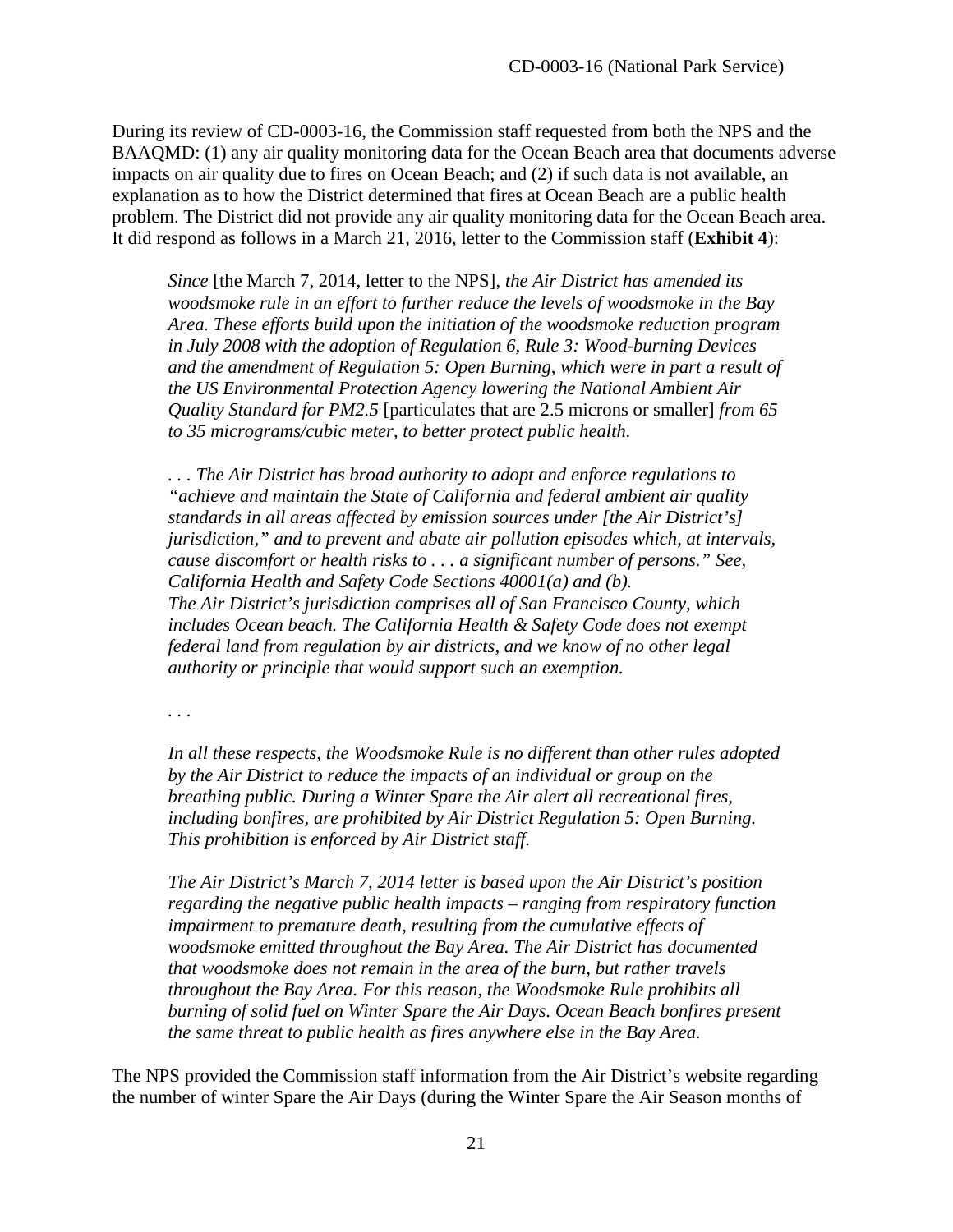November through February) that were designated by the Air District from 2006 through 2016, and the number of summer Spare the Air Days from 1991 through 2015. The number of annual winter Spare the Air Days ranged between 1 and 30 days; the number of summer Spare the Air Days ranged between 1 and 25. The NPS confirmed that it has long banned beach fires on days during the winter season when the Air District issued a Spare the Air Day and banned fires; beginning in 2014 the NPS banned beach fires during summer Spare the Air Days (notwithstanding the fact that the Air District does not ban fires on summer Spare the Air Days). The NPS noted that its enforcement efforts have been educational in nature rather than rather focused on issuing citations. The NPS also stated that:

*Again, under the Clean Air Act "General Conformity Rule" we have included these measures* [beach fire prohibitions] *to ensure the actions taken by us as a federal agency in this non-attainment area do not interfere with a AQMD's plan to meet national standards for air quality.* 

*Established under the Clean Air Act (section 176(c)(4)), the General Conformity Rule plays an important role in helping states and tribals improve air quality in those areas that do not meet the National Ambient Air Quality Standards (NAAQS). The Bay Area is in nonattainment for PM 2.5 and PM 10.* 

The NPS also cites Coastal Act Section 30253 in support of the proposed November through February beach fire prohibition, stating that:

*Wood burning is regulated at the program area* [Ocean Beach] *by the Bay Area Air Quality Management District (BAAQMD). The Final Ocean Beach Fire Program exceeds BAAQMD regulations by disallowing fires on Summer Spare the Air Days, and during the entirety of the Winter Spare the Air Season (November through February).* 

In addition to the expected air quality benefits arising from the proposed November through February beach fire prohibition, the NPS also cites other benefits that would result from this management decision:

*The No Burn Season, partnership with SFRPD, and replaced fire ring elements would reduce ongoing costs associated with the Ocean Beach Fire Program when compared to the baseline conditions. Reduced ongoing costs help to offset other program elements while increasing the financial sustainability of the program. While detailed line item analysis cannot be completed until implementation details are determined based on the Superintendent's final decision, it is expected that both one time and continuing costs of the Ocean Beach Fire Program could be absorbed without undue burden under current funding realities.* 

*The combined signage, enforcement, and outreach/education elements are expected to result in an overall increase in visitor compliance with regulations which would result in a long term reduction of maintenance and law enforcement efforts required to sustain the program. A reduction in required staff effort and*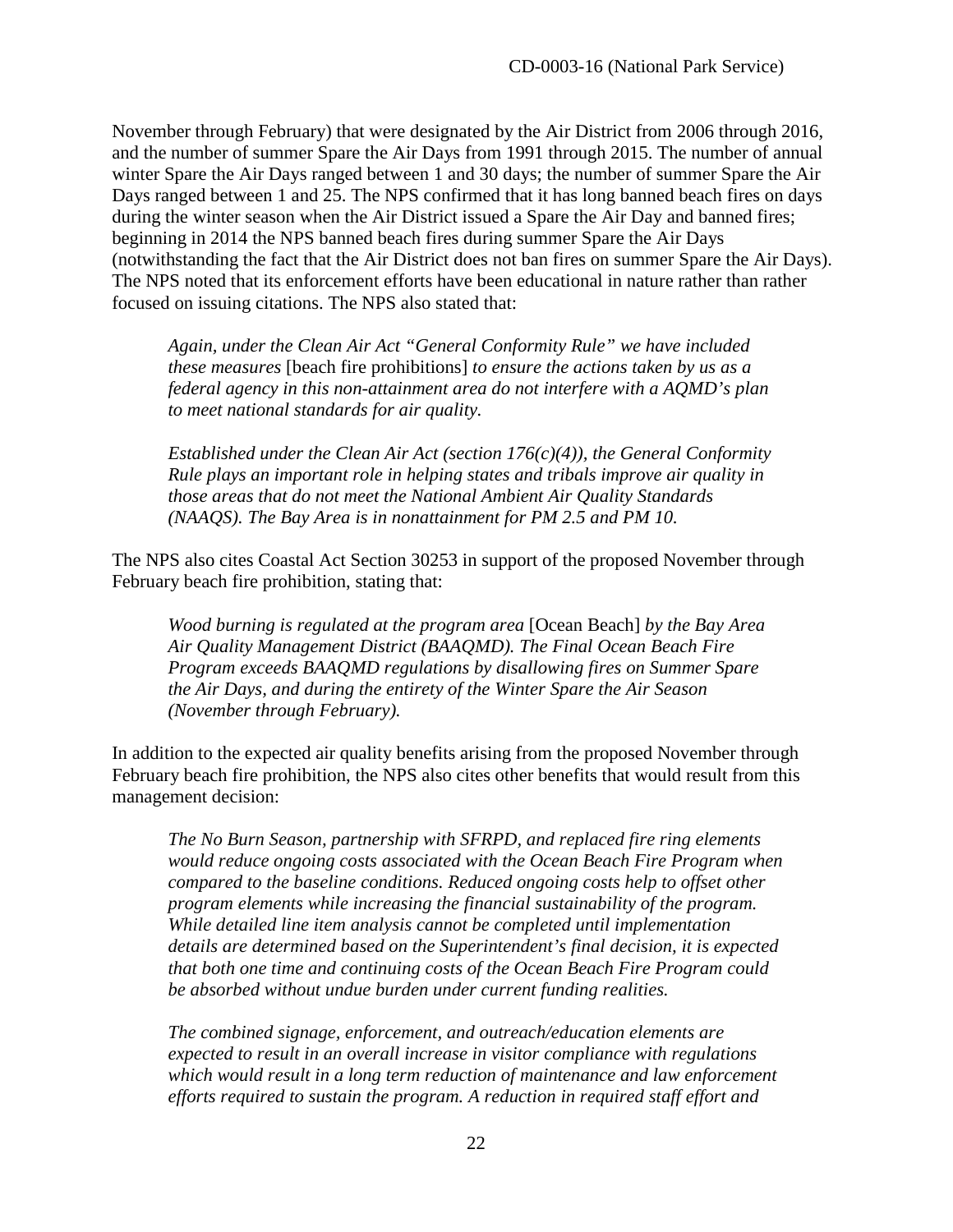*increase in program sustainability would result in a decreased burden on park operations.* 

*Constant exposure to high risk activities such as hazardous materials removal and unsafe enforcement operations can reduce employee health and wellness. The winter no-fire period would provide an opportunity for personnel to operate under lower risk conditions for four months out of the year. A reduction of constant exposure to high risk activities would benefit employee health and wellness and increase NPS staff safety.*

*The Winter Rest Period also contributes to the success of the Ocean Beach Fire Program by improving the financial feasibility of the program. Reducing investment in a resource intensive program during the non-peak season enables more success during peak periods.* 

*A reduction of the impact to the integrity of the beach ecosystem would also be sustained through a function of the Winter Rest Period allowing for a comprehensive cleaning of the beach following the peak usage season.* 

#### **Impacts of November through February Beach Fire Prohibition.**

The NPS acknowledges that the winter burn prohibition would adversely affect existing winter time recreational activities at Ocean Beach:

*Not allowing fires from November through February would affect the availability of the recreational resource, although those four months coincide with a period in the year when there is the lowest demand for fire rings. The No-Burn Period also coincides with the BAAQMD Winter Spare the Air Season, which legally precludes fires for an average of 14 days each winter season. Not allowing fires during this entire period would represent a decrease on the availability of the recreational resource. The NPS must balance logistical administrative and enforcement concerns when there are likely to be many cancellations, air quality impacts, staff safety and morale, and the availability of providing this resource for visitors.*

*A four month No-Burn period would impact visitors who do not own a car or otherwise have access to a private vehicle. Ocean Beach is the only local beach which allows beach fires and is also suitable for casual, evening access by bike or public transit. This is a short term, seasonal impact, which is partially mitigated by additional access provided by added fire rings and a later curfew during the eight-month Burn Period.* 

The NPS reported that "recreational use data for Ocean Beach is not available, so the recreational program availability is the best approximation of visitor use impact." To estimate this potential impact, the NPS used the number of available fire rings, the number of available burn days, and the number of available burn hours. The agency determined that with an expanded number of fire rings (from 12 to 16) and the increase in the fire curfew by a half an hour each day, countered by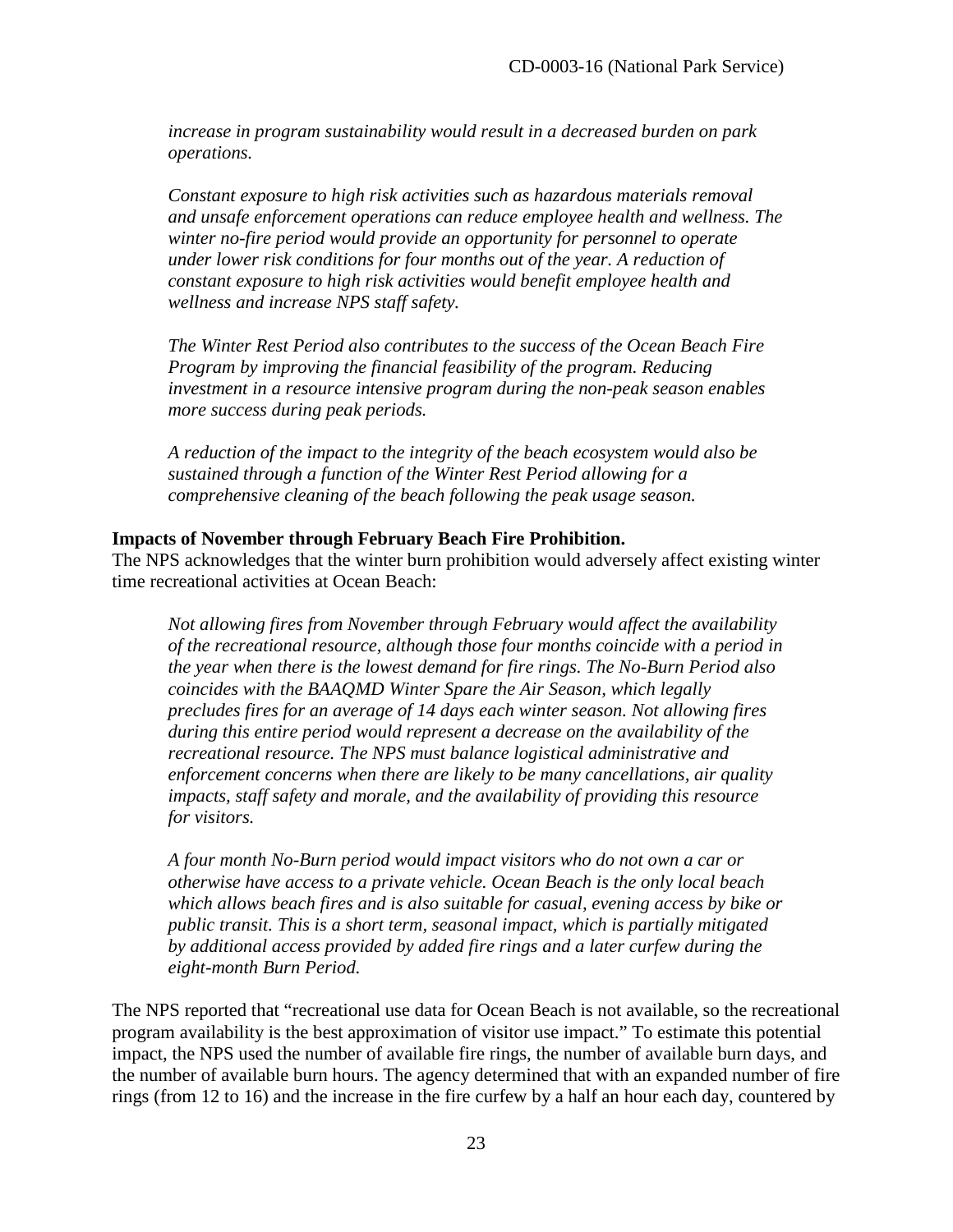the four-month-long winter prohibition of fires, there would only be an approximate 4% reduction in the recreational program availability of beach fires at Ocean Beach.

While this conclusion is correct purely from an hourly calculation of the annual availability for the public to enjoy beach fires, it does not negate the fact that under the proposed *Final Ocean Beach Fire Program* beach fires will no longer be an available form of low-cost recreation in the GGNRA from November through February.

The NPS reports that a majority of the correspondence and testimony it received opposed banning beach fires during the November through February season:

*Opposition ranged from concerns regarding the limitation of the availability of the recreational resource . . . to feelings the winter was the most valuable time to experience a recreational fire due to weather, temperatures, visitor use and crowding.* 

*Another noted concern related to the Winter Rest Period would deny the ability for visitors to practice religious or cultural rites, or celebrate occasions which occur during that time period. Some events specifically mentioned include Guy Fawkes, winter solstice, Christmas, and New Year's Eve.* 

*Commenters proposed alternatives to the no-burn period including fewer months, shortening burn time instead of prohibiting fires all together, and burning only on certain days rather than the full prohibition. A large number of comments supported keeping current regulations, where fires are only prohibited on Spare the Air Days.*

*. . .* 

*Some comments mentioned a potential impact of additional use of Muir Beach* [in] the GGNRA in Marin County] *as a beach fire resource, especially during the No Burn Season.* 

. . .

*Many comments spoke of reasons why visitors value the experience of a recreational fire at Ocean Beach. Some comments spoke of the historical, cultural, or traditional value of fires. Some comments mentioned the sense of community engendered by sharing fires with diverse groups at Ocean Beach. Others mentioned the ability to experience the uniqueness of San Francisco culture by joining others in enjoying an Ocean Beach fire. Some comments spoke of positive experiences tangential to fires, such as feeling comforted by the light and people when walking on the beach. Other comments mentioned Ocean Beach fires as one of the last free/low-cost nature-based recreational experiences left available in San Francisco. Many of these comments requested that Ocean Beach fires remain as-is, with no change of rules or regulations.*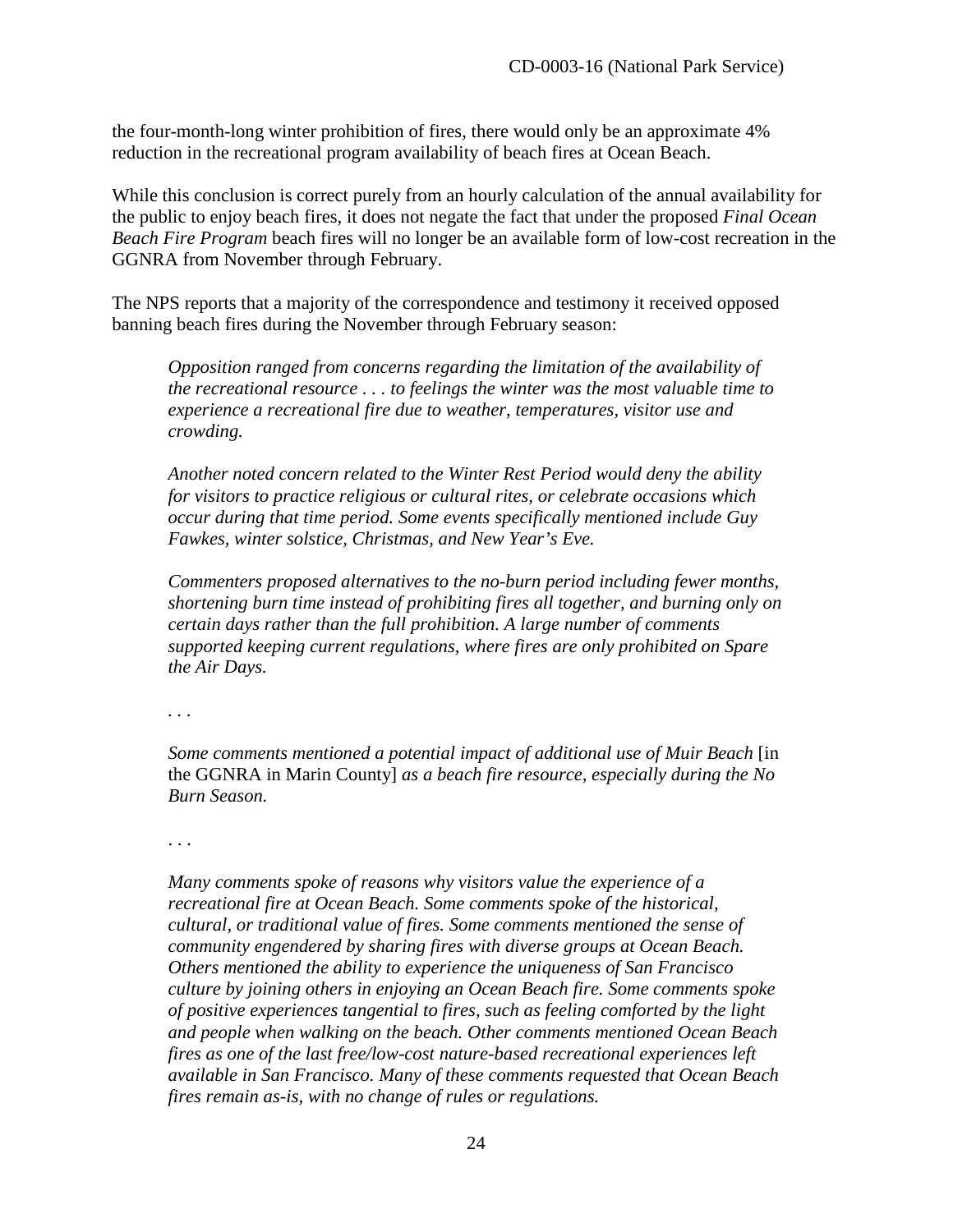The NPS also acknowledged that some commenters supported additional restrictions on beach fires:

*Some comments spoke negatively about the experience of a fire at Ocean Beach when other visitors impede enjoyment through noncompliant behavior such as consuming alcohol or gathering in large, rowdy groups. Other comments raised concerns about impacts to visitor experiences at Ocean Beach unrelated to fires, such as seeing unsightly trash and debris, or being forced to exercise caution while walking through the fire area to avoid broken glass, nails, hot coals, and other hazards.* 

The NPS responded to the opposition to the November through February prohibition of beach fires in the *Final Ocean Beach Fire Program*:

*While the impact of the no-burn season on visitor experience is acknowledged, visitor use of fire rings during the four month period is known to be much less than during other periods. The no burn season provides benefits to long-term program sustainability, air quality, park operations, and non- fire-related visitor experience. A comprehensive effects analysis on recreational program availability found that the number of available burn hours would only be reduced by 3.8% under the Final Ocean Beach Fire Program . . . .* 

*. . .* 

*The substantive alternatives submitted were reviewed, analyzed, and discussed by park staff, and it was determined that although some of the alternatives presented offered ways which could potentially contribute in the same meaningful ways to air quality or other individual impacts, none offered the comprehensive set of beneficial impacts provided by the no-burn season as selected. Due to the full four month cessation of fires, the no-burn season is expected to contribute to improved air quality, decreased park operations costs, long term program sustainability, and to provide a consistently cleaner beach during both the burn and no-burn seasons for all visitors to enjoy.* 

. . .

*The NPS is aware increased use of Muir Beach fire rings may now occur as a result of changes to the Ocean Beach Fire Program, and will continue to monitor conditions at Muir Beach and propose changes as appropriate.* 

. . .

*The Final Ocean Beach Fire Program includes elements which both limit and expand visitor use availability. The NPS recognizes the final program has the potential to affect visitor use, and has analyzed the potential impacts to visitor use*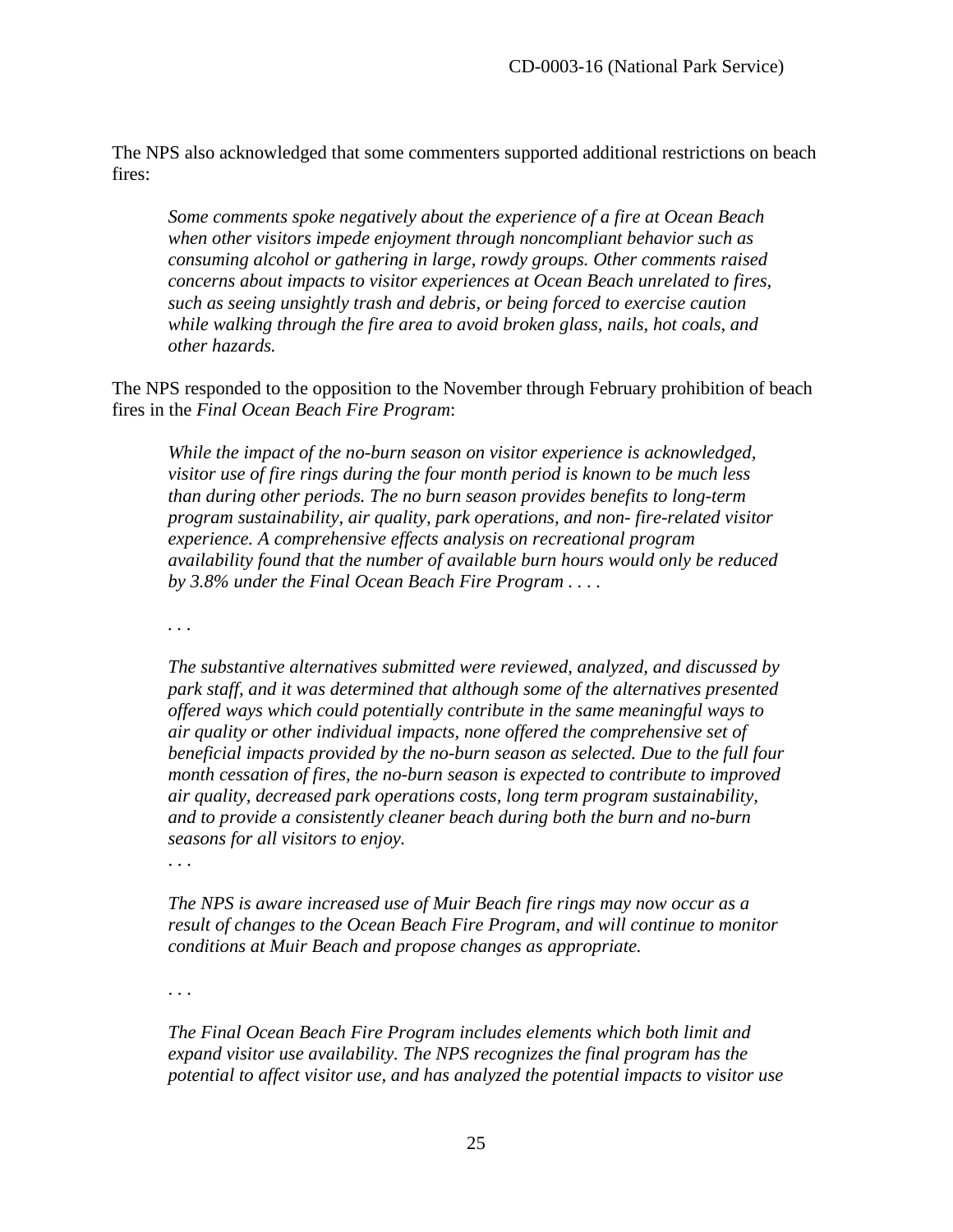*in detail in the Impact Assessment (Attachment A, Section H.4). The NPS has determined through this assessment that these impacts are less than significant.* 

*The NPS recognizes Ocean Beach fires as a valuable recreational experience, and the values raised by these commenters are echoed in the program's Purpose and Need statement (Attachment A, Section C). The NPS must therefore look to develop a way to sustain the recreational, historical, cultural, and community values represented by Ocean Beach fires while preserving the natural, cultural, and other recreational resources present on Ocean Beach. The NPS believes that the actions included in the Final Ocean Beach Fire Program represent the best way to achieve that delicate compromise.* 

. . .

*Recreational uses throughout the GGNRA and other public lands are commonly restricted on a seasonal basis for the protection of park resources, public safety, environmental values, and to accommodate the most efficient use of fiscal and operational resources. The remaining elements within the final program have been adjusted where appropriate in response to public comment. The final program may retain some small measure of disagreement, but the NPS does not consider the Final Ocean Beach Fire Program to be highly controversial. In terms of an alteration in the public use pattern, the NPS has determined that any impact to public use is less than significant.* 

*. . .* 

*NPS Management Policies, which apply to all units of the NPS, provide that the fundamental purpose of the national park system, established by the Organic Act and reaffirmed by the General Authorities Act, as amended, begins with a mandate to conserve park resources and values. NPS managers must always seek ways to avoid, or to minimize to the greatest extent practicable, adverse impacts on park resources and values. Congress has directed that when there is a conflict between conserving resources and values and providing for enjoyment of them, conservation is to be predominant. (NPS Management Policies § 1.4.3, 16 USC 1). GGNRA's enabling legislation reflects this dual mission - to "preserve public use and enjoyment" and "provide for the maintenance of needed recreational open space" while at the same time managing it "consistent with sound principles of land use planning" and "preserv[ing] the recreation area, as far as possible, in its natural setting...". GGNRA is not eliminating fires on Ocean Beach; rather, it seeks to manage the activity in order to be consistent with both its enabling legislation and the NPS Organic Act.* 

#### **Consistency with Public Access and Recreation Policies**

The NPS currently prohibits beach fires on Ocean Beach on winter and summer Spare the Air Days (as designated by the BAAQMD), averaging 14 days per winter season since 2006-2007 and 9.5 summer days per year since 2014. The NPS now proposes to prohibit beach fires on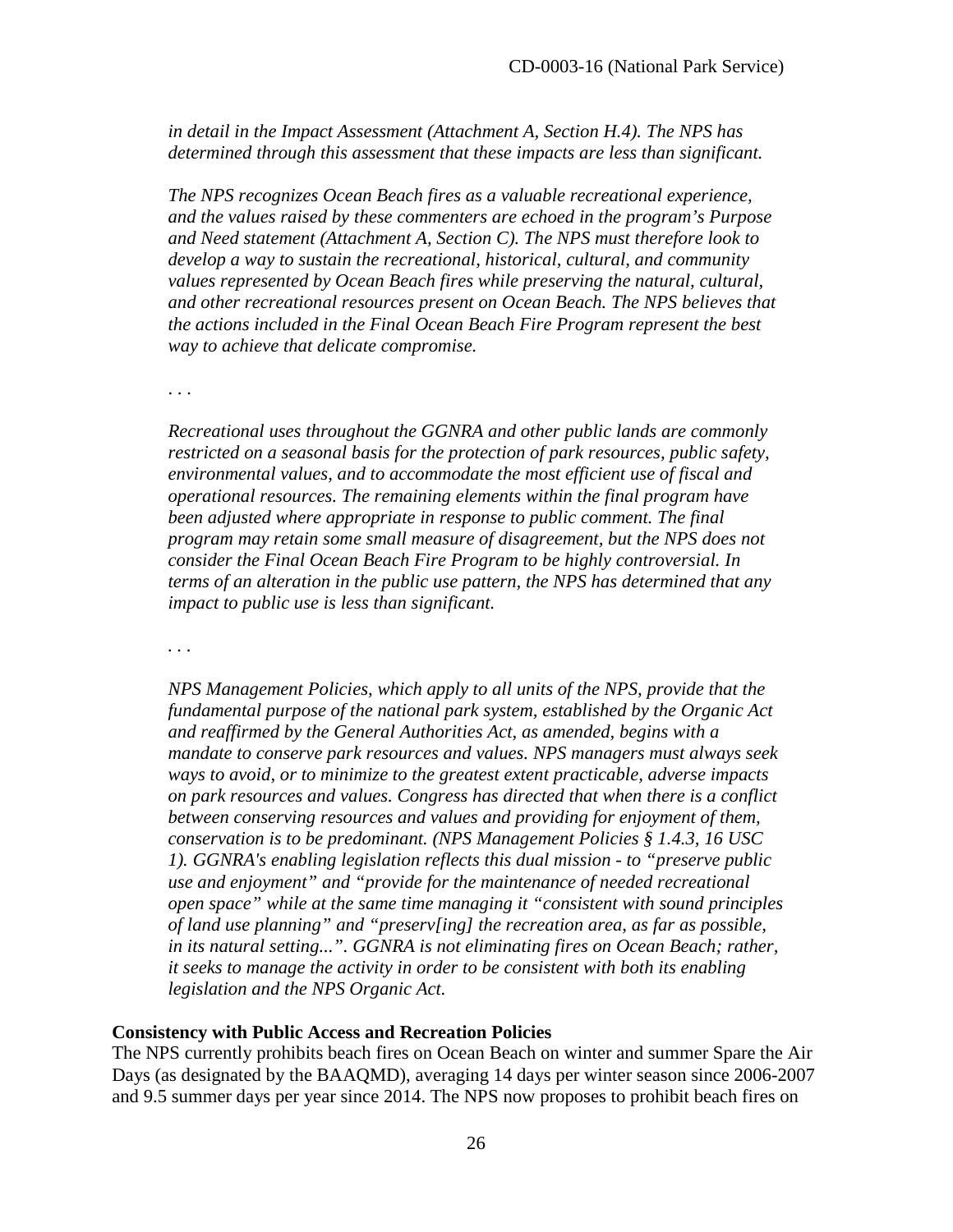Ocean Beach from November through February (120 days) and to continue the existing beach fire prohibition on summer Spare the Air Days. The question before the Commission is whether the proposed prohibition of one type of existing, low-cost recreational activity during the fourmonth-long winter season is consistent with the public access and recreation policies of the Coastal Act. The NPS contends that the prohibition is necessary to: (1) improve local and regional air quality (by eliminating harmful wood smoke during the winter season); (2) improve the financial feasibility of the Final Ocean Beach Fire Program; (3) allow for a comprehensive cleaning of this section of Ocean Beach following the peak use season; and (4) provide time for beach fire program evaluation and adjustment. The NPS concluded in its consistency determination that the proposed November through February prohibition on beach fires is consistent with the public access and recreation policies of the Coastal Act, in particular Sections 30210, 30214, and 30221. The NPS determined that the prohibition would result in only a minor alteration of recreational use, would create impacts which are less than significant, and would create only a short-term seasonal impact which is offset by the added fire rings and extended fire curfew from March through October.

Regarding the potential effects on public access and recreation, the NPS concluded that the proposed winter prohibition on fires at Ocean Beach would decrease the availability of the recreational resource; the Commission agrees with this conclusion. However, the NPS further concluded that the prohibition would result in a minor alteration of recreational use, would create impacts which are less than significant, would create a short-term seasonal impact which is mitigated by the added fire rings and extended fire curfew from March through October, and is not a highly controversial action. Regarding these latter conclusions, the Commission disagrees.

The Commission agrees that given the policy direction in Coastal Act Section 30253 that new development "be consistent with requirements imposed by an air pollution control district," the current action by the NPS to prohibit fires on Ocean Beach when the BAAQMD designates a winter Spare the Air Day is consistent with Section 30253 and does not create a significant adverse conflict with the public access and recreation policies of the Coastal Act, including Section 30214(a). The public is still able to recreate on Ocean Beach on those 14 days (on average) during the November through February Winter Spare the Air Season when beach fires are prohibited by both the BAAQMD and the NPS. The public is also able to use Ocean Beach on the 9 or 10 summer days when the NPS bans beach fires on summer Spare the Air Days based on ozone data provided by the BAAQMD. However, while the BAAQMD $\div$  (1) uses meteorologic measurements and forecast data to designate winter Spare the Air Days in order to reduce air quality impacts from wood fires and other emissions,  $\div$  (2) it has also designated November through February as the Winter Spare the Air season; and  $(3)$  requested that the NPS prohibit wintertime bonfires completely at Ocean Beach in order to improve local and regional air quality during the winter season. , the Commission notes that the Air District has not *required* the NPS to do so. Nor has the Air District itself instituted a November through February ban on fires at Ocean Beach based on specific meteorologic data. The Air District currently only bans fires on designated Spare the Air Days within that four-month wintertime period.

The Commission acknowledges this Air District request to the NPS and the recreation, enforcement, and budgetary challenges that the NPS faces at Ocean Beach. The Commission recognizes that addressing these competing issues resulted in the proposed November through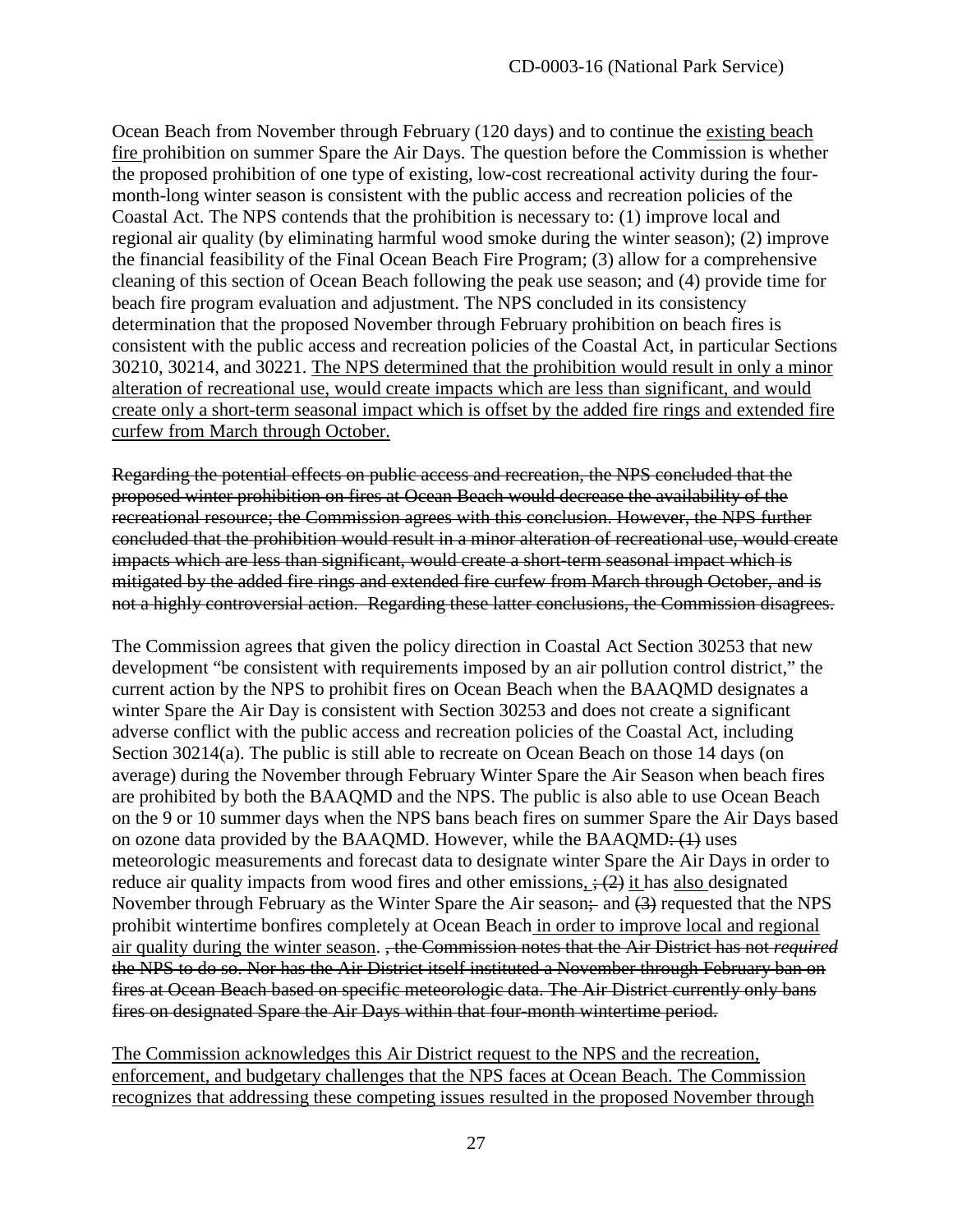February beach fire prohibition. Previous sections of this report describe the beach fire prohibition and other elements of the proposed *Ocean Beach Fire Program*, and the background and rationale for the NPS's development of the program. After considering the numerous management challenges at Ocean Beach, the Commission agrees with the NPS that the proposed *Ocean Beach Fire Program*, including the November through February prohibition of beach fires, is an equitable plan to balance air quality protection and low-cost public recreation at Ocean Beach. Even with the November through February prohibition, maximum public access is still being provided, consistent with Coastal Act Section 30210; lower cost visitor and recreational facilities are still being protected, consistent with Section 30213; and this oceanfront land, which is suitable for recreational use, is being protected for that use, consistent with Section 30221. Beach fires would still be allowed for eight months of the year during the most popular time period for such activity. In addition, the public will still have access to Ocean Beach and its other recreational opportunities during the no-burn period. In conclusion, the Commission finds that the proposed *Final Ocean Beach Fire Program* is consistent with the public access, recreation, and air quality policies of the Coastal Act (Sections 30210, 30212- 30214, 30220, 30221, and 30253).

The Commission appreciates the need to protect air quality at and adjacent to Ocean Beach and as a result would concur with any proposal involving periodic bans on wood fires at this location when the Air District and the NPS determine that, *when* based on meteorologic data, such bans are required to protect air quality and human health. Such actions are an appropriate balance of air quality requirements and public recreation. However, the Commission finds that a complete ban on wintertime fires at Ocean Beach, notwithstanding the air quality benefits that could occur from such an action, would adversely affect public access and low-cost recreation in a manner inconsistent with the requirements of Section 30214. In fact, the NPS acknowledges that the *Final Ocean Beach Fire Program* goes:

*. . . above and beyond the legal requirements for wood burning fires, and complied with the BAAQMD request to allow fires only outside of the Winter Spare the Air Season* [emphasis added].

Should the Air District at a future date take an action to prohibit wood fires for the entire Winter Spare the Air Season, and should the NPS, under the General Conformity Rule, then propose a wintertime ban on fires at Ocean Beach, the Commission would then be obligated to examine that proposal for consistency with Coastal Act Section 30253 and the Coastal Act's public access and recreation policies. However, at this time, the Commission determines that a complete prohibition on beach fires at Ocean Beach from November through February places an unjustified restriction and burden on public recreation at Ocean Beach.

The public has already been subject to a historic reduction in the geographic area available for recreational fires on Ocean Beach. Beach fires, once allowed along the entire 3.5-mile stretch of Ocean Beach, then restricted in 2004 to the area between stairwells 15-28, are now limited (since 2007) to the 800-foot-long section of beach between stairwells 15-20 at the west end of Golden Gate Park. The Commission is not aware of an existing or proposed November through February prohibition on wood fires in private residential structures within the boundaries of the Air District; only on designated Spare the Air Days are wood fires banned. The Commission is not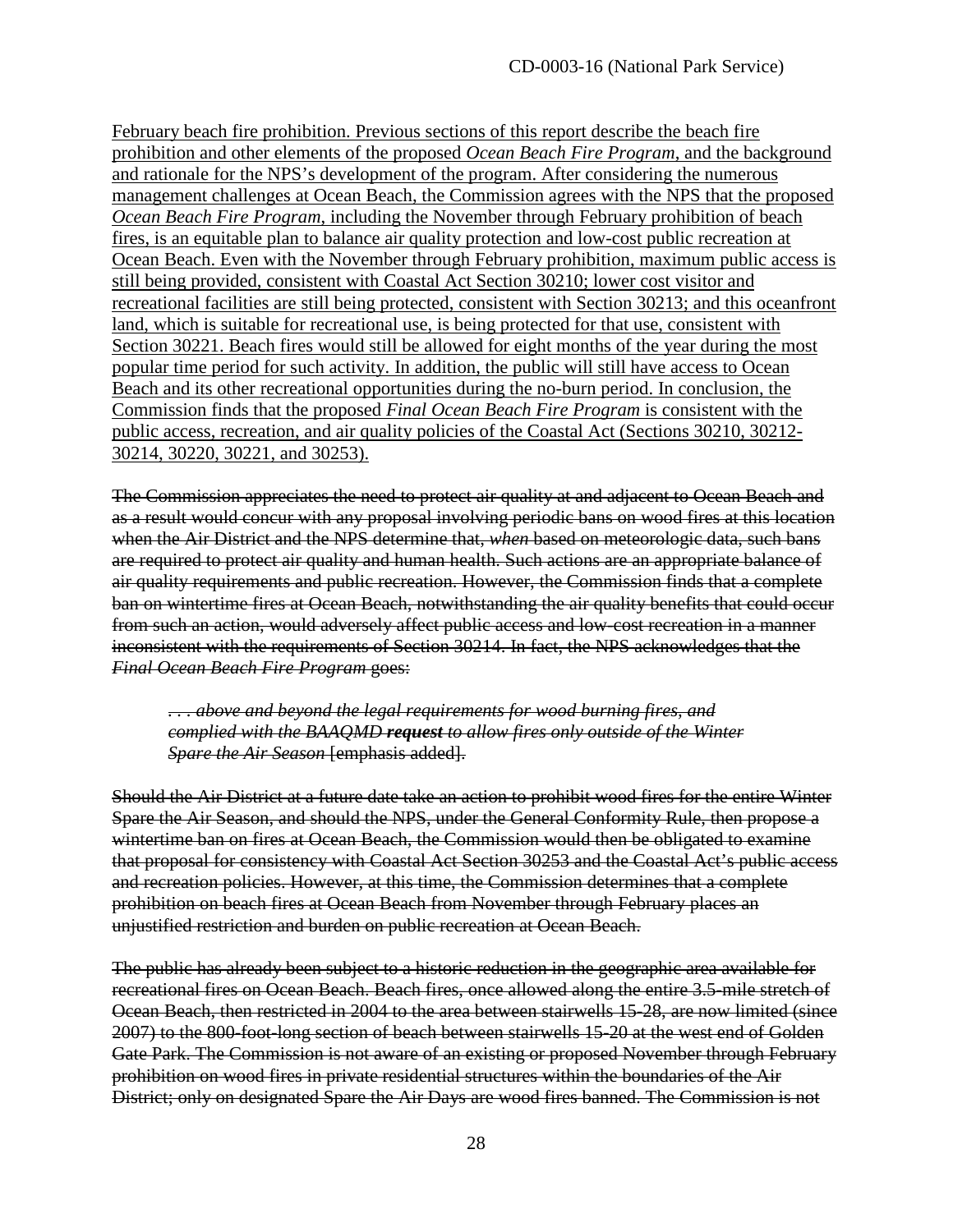aware of the percent contribution to Bay Area wood smoke pollution from Ocean Beach fires as compared to other wood fire generators. However, the Commission believes it is unwarranted under the Coastal Act to exclude the general public from enjoying a wood fire at Ocean Beach, while the occupants of private residential structures that have fireplaces or other devices that burn wood or wood-related products would still be able to continue to enjoy a fire during that November through February time period.

The Commission acknowledges the management, enforcement, and budgetary challenges that the NPS faces at Ocean Beach, and recognizes that these issues contributed to the proposed November through February beach fire prohibition. However, the Commission believes that the NPS can find the ways and means to overcome these challenges without eliminating a unique and low-cost recreational activity at Ocean Beach, albeit in the lesser-used winter months. If there must be a curtailment in recreational wood fires at Ocean Beach in order for the NPS to more efficiently carry out its mandate to protect natural resources and provide recreational opportunities at Ocean Beach, then the NPS should consider other, shorter-term alternatives to the blanket four-month-long prohibition on beach fires. The Commission encourages the NPS to investigate alternatives to the proposed full November through February beach fire prohibition, and to develop a recreational fire program that has fewer effects on public access and recreation.

Until new fire management alternatives are proposed, the Commission believes that continuing the ban on beach fires during winter and summer Spare the Air Days is the more equitable plan to balance air quality protection and low-cost public recreation at Ocean Beach, and more consistent with the mandate of Section 30214 to manage access in a manner taking into account the unique characteristics of Ocean Beach. The Commission therefore concludes that the proposed November through February prohibition of beach fires, a key element of the *Final Ocean Beach Fire Program*, is not consistent with the public access and recreation policies of the Coastal Act. However, the Commission further finds that if the *Final Ocean Beach Fire Program* were modified as conditioned, to eliminate the November through February beach fire prohibition, the *Fire Program* would be consistent with the public access, recreation, and air quality policies of the Coastal Act (Sections 30210, 30212-30214, 30220, 30221, and 30253).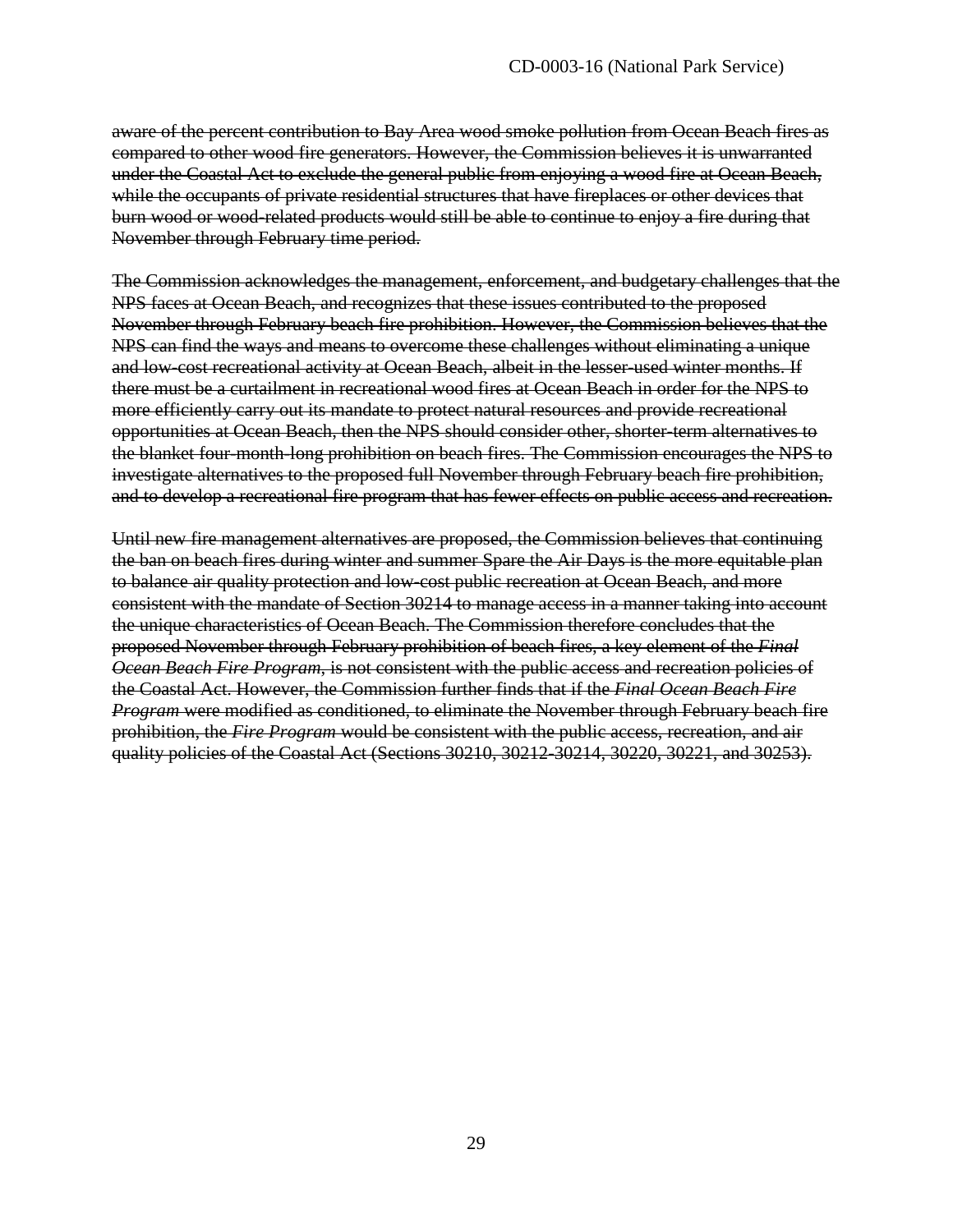#### **APPENDIX A**

#### SUBSTANTIVE FILE DOCUMENTS

- <span id="page-29-0"></span>1. CD-0003-16 (National Park Service), Final Ocean Beach Fire Program, Golden Gate National Recreation Area, San Francisco.
- 2. Categorical Exclusion Approval and Decision to Implement, Final Ocean Beach Fire Program (February 19, 2016), Golden Gate National Recreation Area, San Francisco.
- 3. CDP 5-14-1213 (City of Newport Beach), Beach Fire Ring Management Plan, Newport Beach, Orange County.
- 4. Appeal No. A-3-CML-15-0033 (City of Carmel), Carmel Fire Management Program, Carmel, Monterey County.
- 5. March 7, 2014, letter from Wayne Kino, Director of Compliance and Enforcement, Bay Area Air Quality Management District, to Frank Dean, General Superintendent, Golden Gate National Recreation Area.
- 6. March 21, 2016, letter from Wayne Kino, Director of Enforcement, Bay Area Air Quality Management District, to Larry Simon, Federal Consistency Coordinator, California Coastal Commission.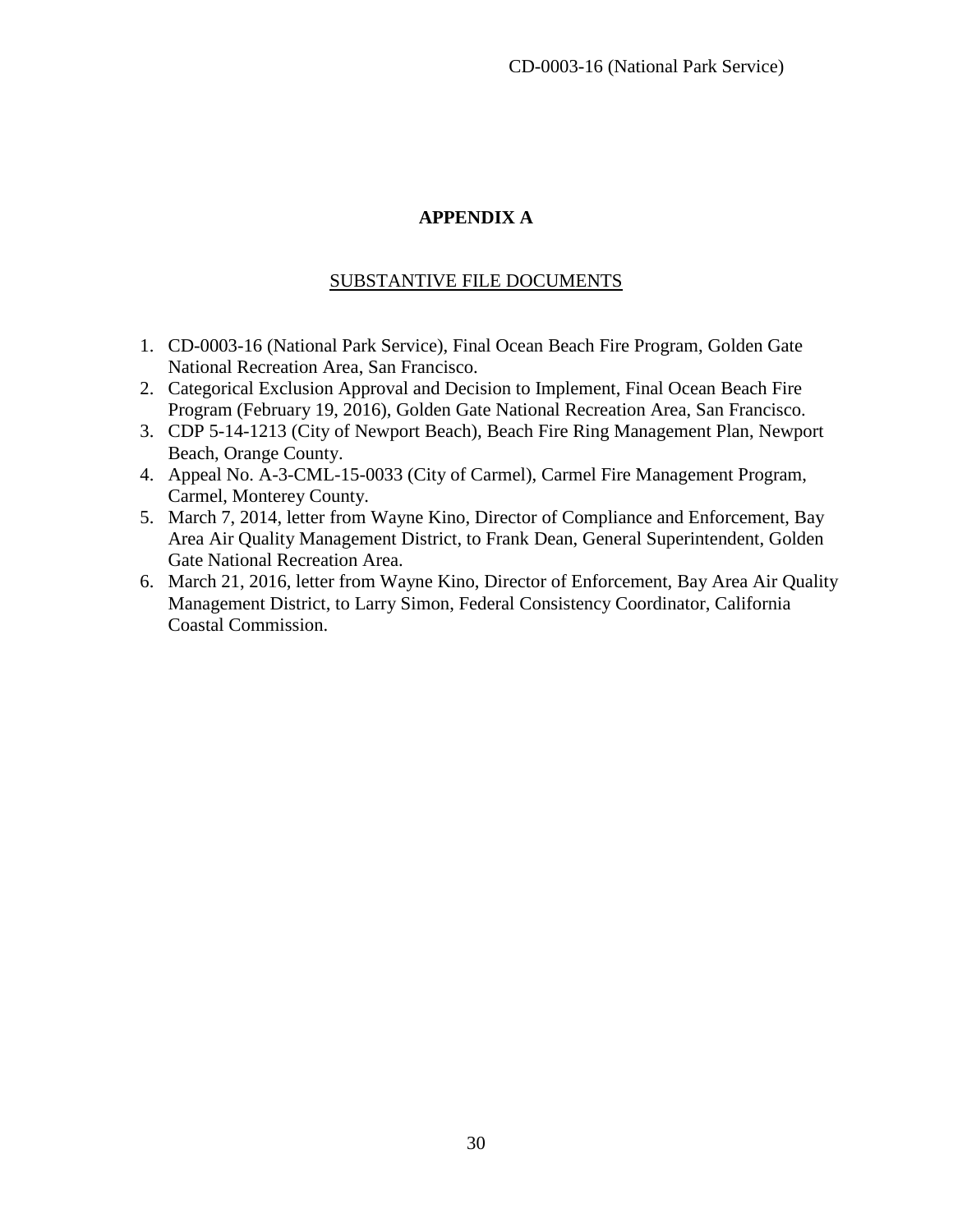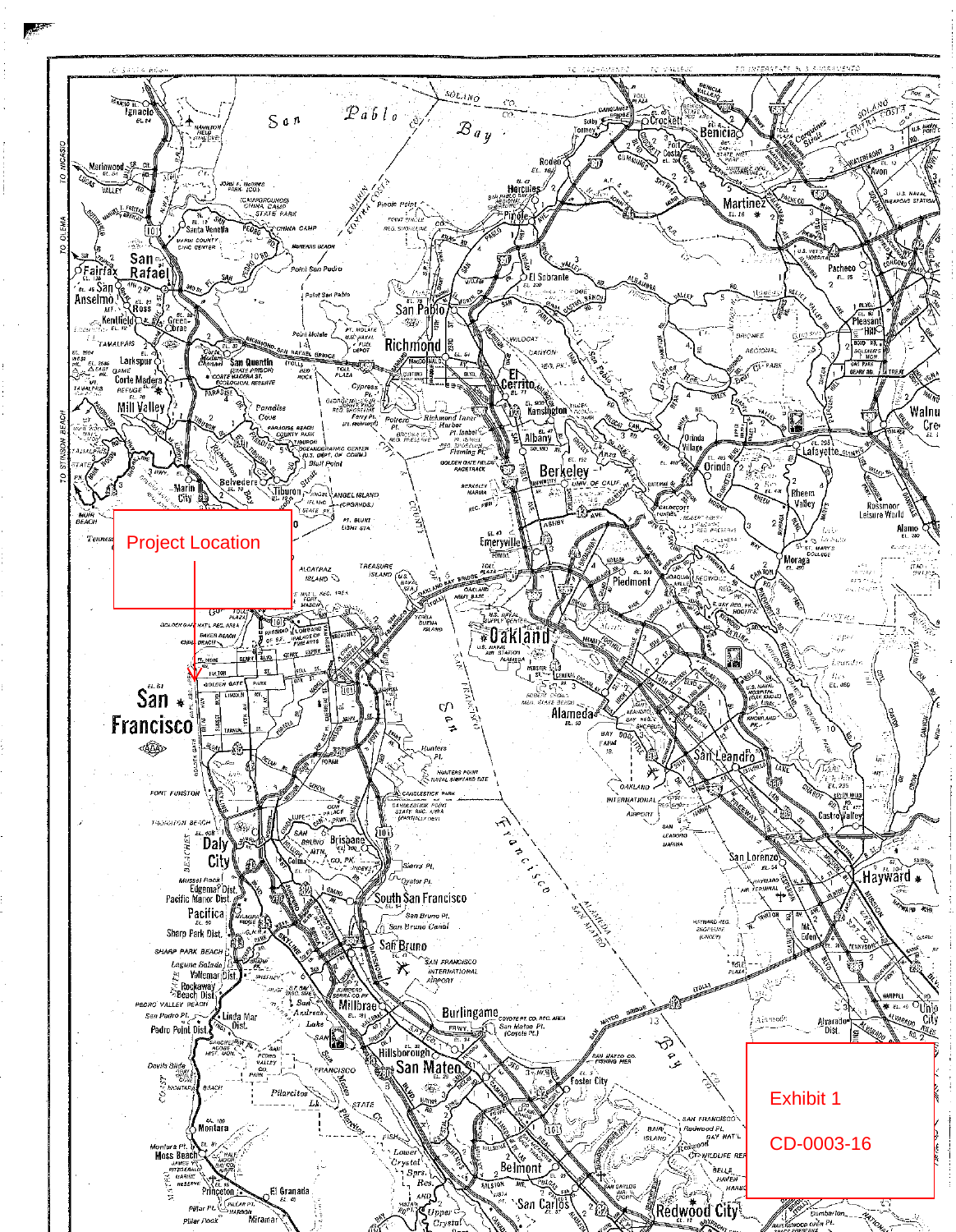$\Rightarrow$  whibit  $12$ Permitted Beach Fire Area Ocean Beach

Golden Gate National Recreation Area National Park Service<br>U.S. Departement of the Interior

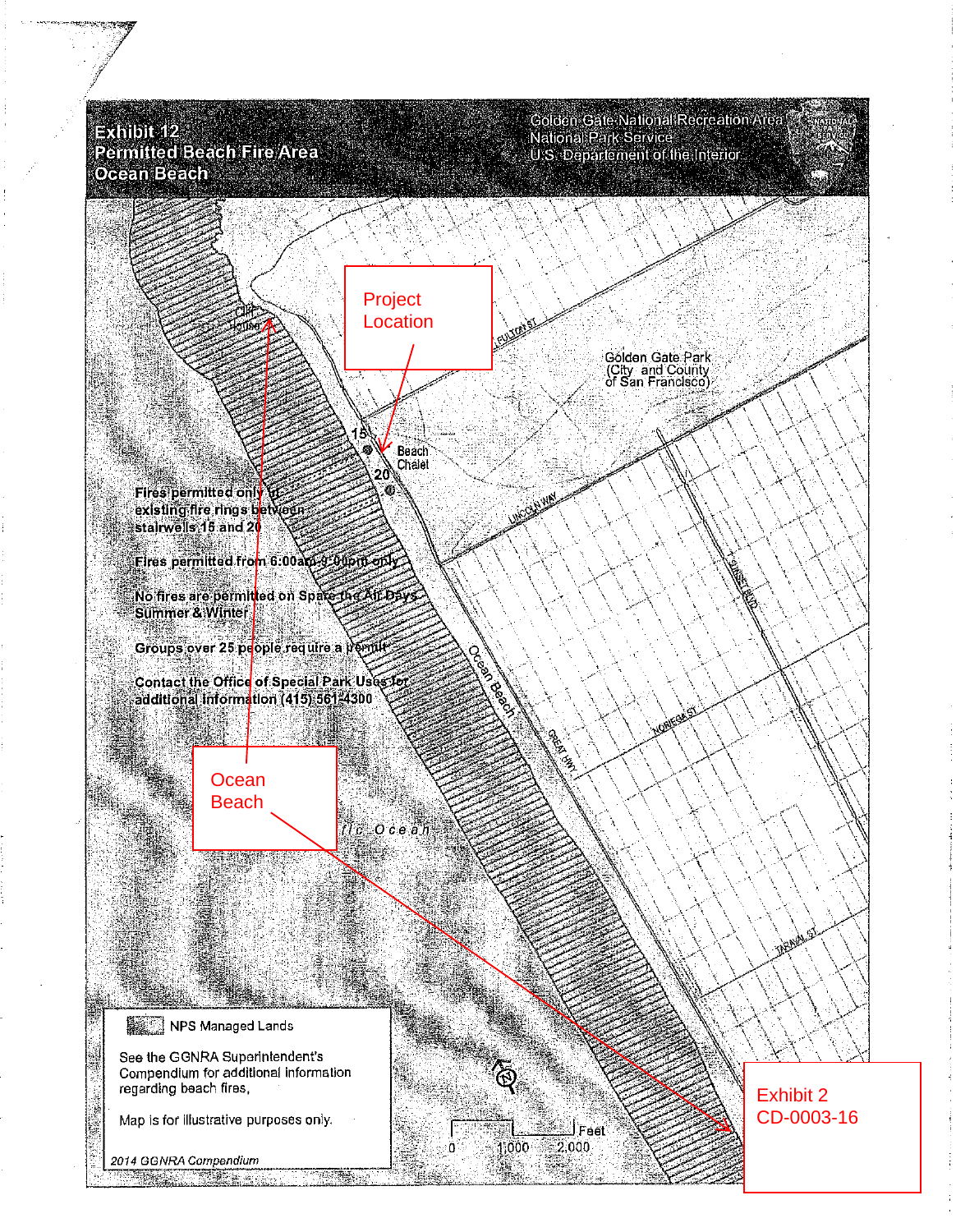

# RECEIVED

 $MAR - 72014$ 

SUPERINTENDENT'S OFFICE

**BAY AREA AIR QUALITY MANAGEMENT**  $D$  is  $T$  R i C T

> **ALAMEDA COUNTY Tom Bates** Scott Haggerty Nate Milev (Vice-Chair) Tim Sbranti

**CONTRA COSTA COUNTY** John Giola David Hudson Mary Piepho Mark Ross

> **MARIN COUNTY** Susan Adams

**NAPA COUNTY Brad Wagenknecht** 

**SAN FRANCISCO COUNTY** John Avelos Edwin M. I.ee Eric Mar

**SAN MATEO COUNTY** Carole Groom (Secretary) Carol Klatt

SANTA CLARA COUNTY Cindy Chavez Ash Kalra (Chair) Liz Kniss Jan Pepper

> SOLANO COUNTY James Spering

**SONOMA COUNTY Teresa Barrett** Shirlee Zane

Jack P. Broadbent **EXECUTIVE OFFICER/APCO** 

Frank Dean, General Superintendent National Park Service Golden Gate Recreation Area Bldg. 201 Fort Mason San Francisco 94123

Subject: Ocean Beach Bonfire and Air Quality

Dear Mr. Dean:

March 7, 2014

The negative health impacts of particulate matter pollution, including wood smoke, are a broad based public health concern. The public health concern is the reason behind the Air District's efforts to reduce particulate matter pollution throughout the Bay Area, including the Air District's wood-burning rule. The Air District's Board of Directors adopted Regulation 6, Rule 3: Wood-burning Devices and amended Regulation 5: Open Burning, to place restrictions on wood-burning. When the Air Distirct forecasts the air as unhealthy to breathe and calls a Winter Spare the Air (WSTA) alert recreational fires, such as bonfires, are illegal. The WSTA season is from November through the end of February.

During the past WSTA season, we have received several complaints from the public regarding the bonfire enclosures at Ocean Beach. Having these firepits available to the public during the WSTA season may facilitate illegal burning. Wood smoke is a serious public health concern because it contains tiny particles or particulate matter (PM2.5) that can be inhaled deep into the lungs and can enter the bloodstream. Prolonged exposure to the fine particulates in wood smoke has been linked to a series of public health concerns, including: aggravated asthma, development of chronic bronchitis, irregular heartbeats and nonfatal heart attacks, as well as increased mortality rates.

We realize that these bonfires have a long tradition, but their negative contribution to unhealthy air, as well as their negative health impacts on local neighborhoods, concern the Air District in its efforts to improve air quality and public health. Your agency could contribute greatly to increased public health and improved wintertime air quality by removing the bonfire facility at ocean beach during the winter months. If possible, prohibiting wintertime bonfires completely at Ocean beach would further improve both regional and local air quality.

SUSPENSED CORRESPONDENCE ACTION PERSON: N. Hern or

**REPLY DUE** SUPT'S OFC:  $Mac$  21, 2014 PWR/OTHER:

| COPIES PROVIDED Dean |             |
|----------------------|-------------|
| OR FORWARDED         | <b>Roth</b> |
| VIA E-MAIL           | File        |
| $P.14 - 4.7$         | $H$ bevitt  |



Page 1 of 2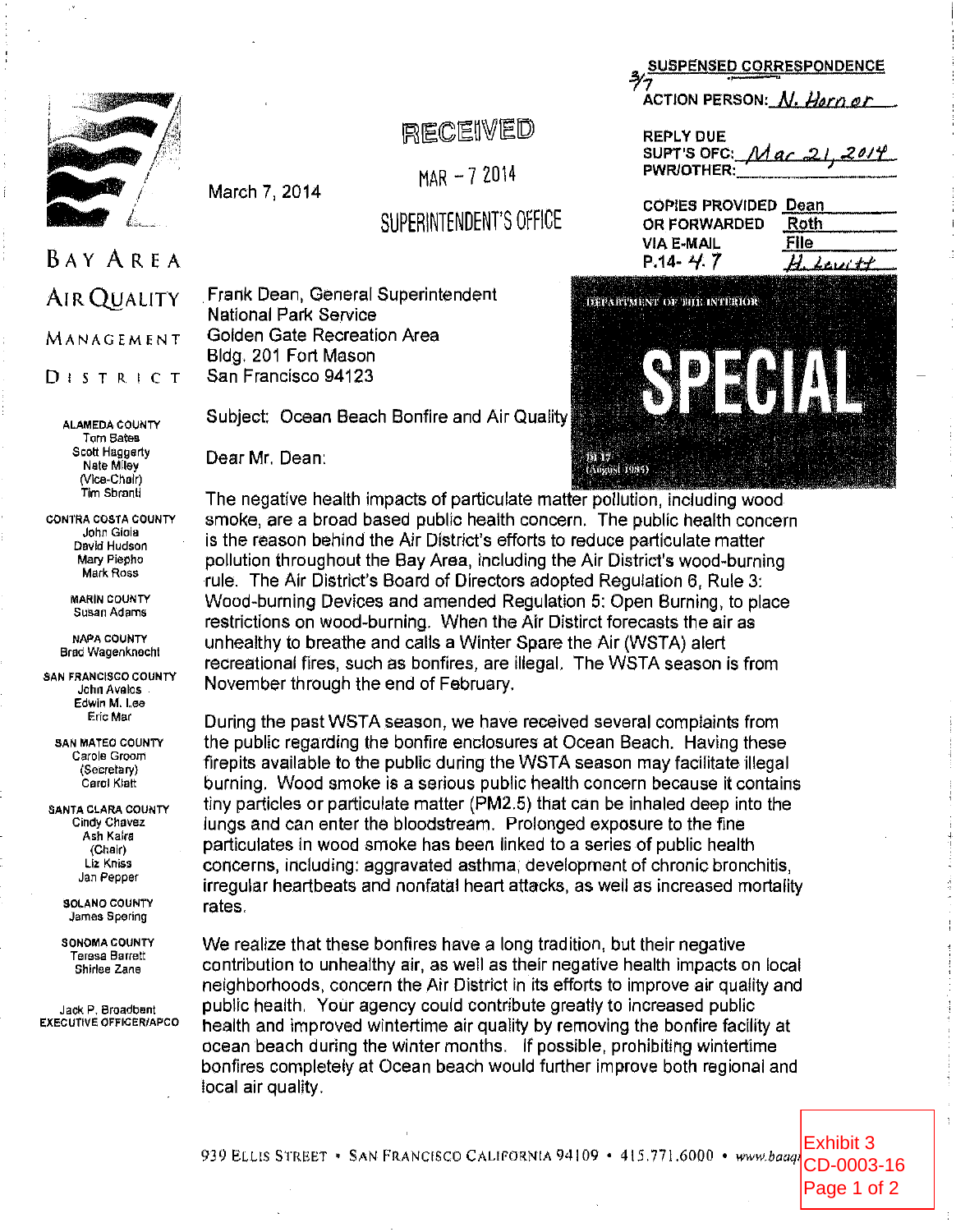March 7, 2014

Mr. Frank Dean Page 2

We greatly appreciate your input regarding improving air quality in the Bay Area and public health during the winter months. Please feel free to contact Eric Pop, Air Quality Specialist, at 415-749-5172 or epop@baaqmd.gov with any questions you may have.

Sincerely.

Wayne Kino Director of Compliance and Enforcement

JM:PH:TG



**BAY AREA AIR QUALITY MANAGEMENT DISTRICT** 939 ELLIS STREET **SAN FRANCISCO CALIFORNIA 94109** 

a.<br>Ma  $me$ opos $b^M$ assicios  $\widehat{C}_n$ 

Frank Dean, General Superintendent **National Park Service Golden Gate Recreation Area** Bldg. 201 Fort Mason San Francisco 94123

**SA12331338** 

 $\left\langle \left\langle \left\langle \rho |h_{11}|\rho| \rho |h_{12}|\rho| \right\rangle \left\langle \left\langle \rho |h_{11}|\rho| \right\rangle \right\rangle \right\rangle \right\langle \left\langle \rho |h_{11}|\rho| \right\rangle \right\langle \left\langle \rho |h_{12}|\rho| \right\rangle \right\langle 100\rangle$ 

CD-0003-16 Page 2 of 2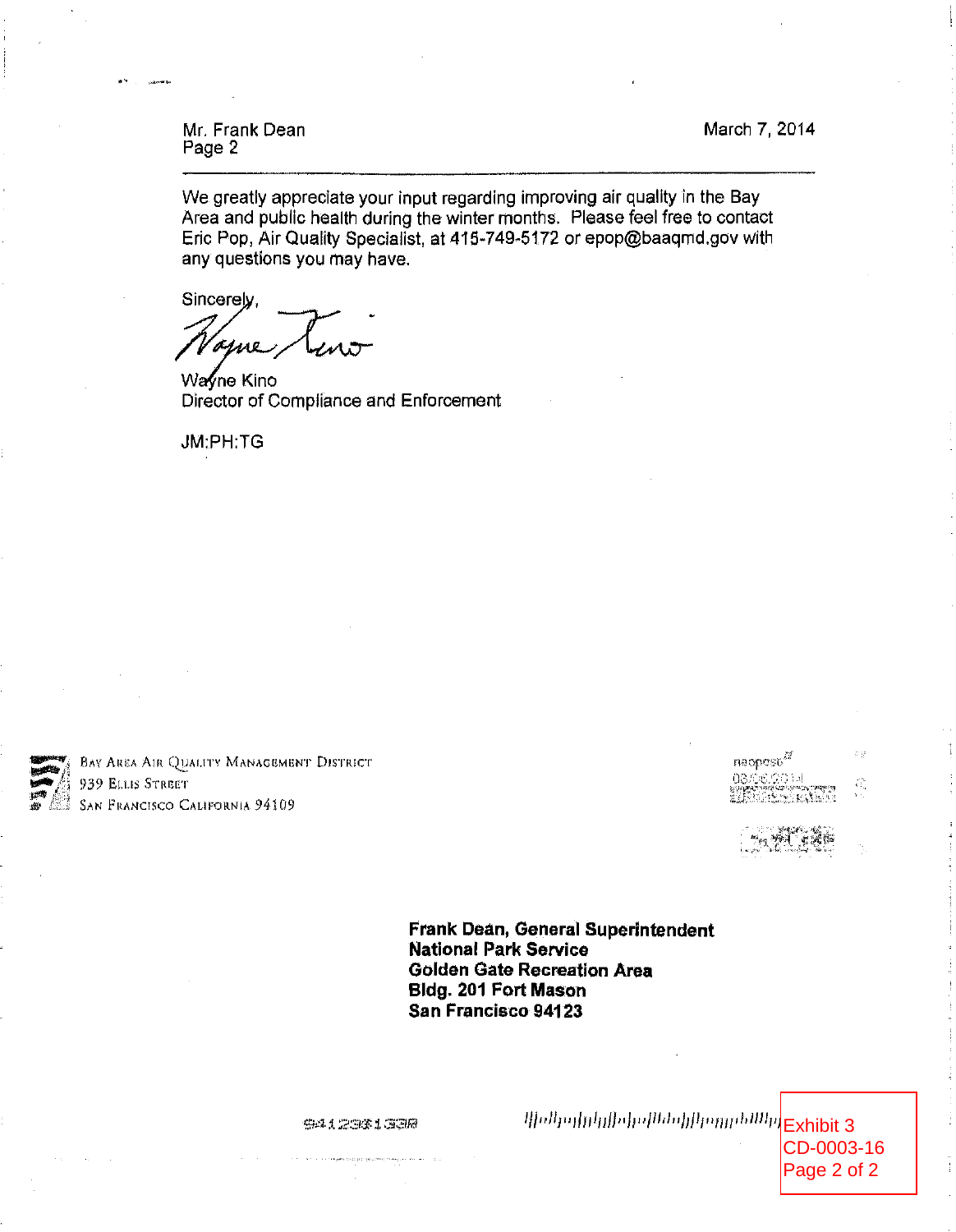

March 21, 2016

# **BAY AREA AIR QUALITY** MANAGEMENT

DISTRICT

**ALAMEDA COUNTY Tom Bates** Margaret Fujioka Scott Haggerty Nate Milev

**CONTRA COSTA COUNTY** John Gioia David Hudson (Secretary) Karen Mitchoff Mark Ross

> **MARIN COUNTY** Katie Rice

**NAPA COUNTY Brad Wagenknecht** 

**SAN FRANCISCO COUNTY** John Avalos Edwin M, Lee Eric Mar (Chair)

**SAN MATEO COUNTY** David J. Canepa Carole Groom **Warren Slocum** 

**SANTA CLARA COUNTY** Cindy Chavez Liz Kniss (Vice-Chair) Jan Pepper Rod G. Sinks

> **SOLANO COUNTY** James Spering Osby Davis

**SONOMA COUNTY Teresa Barrett** Shirlee Zane

Jack P. Broadbent **EXECUTIVE OFFICER/APCO** 

Larry Simon **Federal Consistency Coordinator** Energy, Ocean Resources and Federal Consistency Division California Coastal Commission 45 Fremont Street, Suite 2000 San Francisco, CA 94105-2219

**RE: Ocean Beach Bonfires** 

Dear Mr. Simon:

This responds to your March 15, 2016 inquiry regarding the Air District's letter of March 7, 2014 to the NPS providing input on the Ocean Beach bonfire pits. Since that letter was sent to you, the Air District has amended its woodsmoke rule in an effort to further reduce the levels of woodsmoke within the Bay Area. These efforts build upon the initiation of the woodsmoke reduction program in July 2008 with the adoption of Regulation 6, Rule 3: Wood-burning Devices and the amendment of Regulation 5: Open Burning, which were in part a result of the US Environmental Protection Agency lowering the National Ambient Air Quality Standard for PM2.5, from 65 to 35 micrograms/cubic meter, to better protect public health.

Your March 7, 2016 inquiry asks for background regarding the Air District's authority to adopt and enforce regulation of woodsmoke, including woodsmoke from fires occurring on federal land. The Air District has broad authority to adopt and enforce regulations to "achieve and maintain the State of California and federal ambient air quality standards in all areas affected by emission sources under [the Air District's] jurisdiction," and to "prevent[] and abate[] air pollution episodes which, at intervals, cause discomfort or health risks to . . . a significant number of persons" See, California Health & Safety Code Sections 40001(a) and  $(b)$ .

The Air District's jurisdiction comprises all of San Francisco County, which includes Ocean Beach. The California Health & Safety Code does not exempt federal land from regulation by air districts, and we know of no other legal authority or principle that would support such an exemption.

The Air District's authority to enforce its adopted regulations are set forth in California Health & Safety Code Sections 42400 through 42454. These authorities include the ability to seek the award of civil and criminal penalties, as well as injunctive relief in state court.

In all these respects, the Woodsmoke Rule is no different than other rules adopted by the Air District to reduce the impacts of an individual or group on the breathing public. During a Winter Spare the Air alert all recreational fires, including bonfires, are prohibited by Air District Regulation 5: Open Burning. This prohibition is enforced by Air District staff.

The Air District's March 7, 2014 letter is based upon the Air District's position regarding the negative public health impacts - ranging from respiratory function

939 ELLIS STREET • SAN FRANCISCO CALIFORNIA 94109 • 415.771.6000 • www

Exhibit 4 CD-0003-16 Page 1 of 2